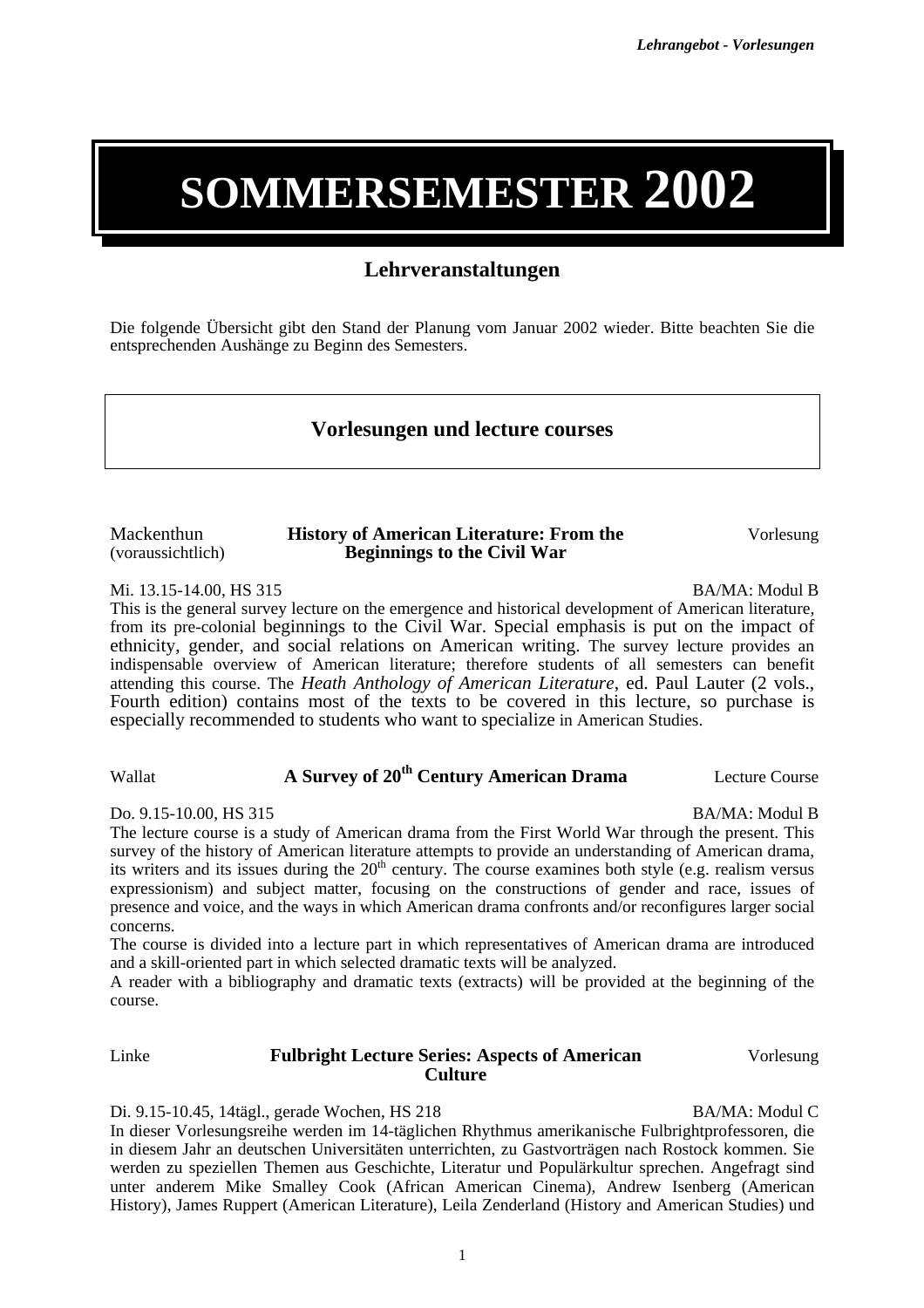#### *Lehrangebot - Vorlesungen*

andere. Die Liste der Vortragenden und ihrer Themen wird zu Semesterbeginn öffentlich gemacht. Jede Veranstaltung wird aus einer kurzen Vorstellung des/r Vortragenden, einem etwa einstündigen Vortrag in English und anschließender Diskussionszeit (Englisch oder Deutsch) bestehen. Alle Hörer sind aufgefordert, die Gelegenheit, amerikanische Gastprofessoren zu befragen, wahrzunehmen und zu einer lebhaften Diskussion beizutragen.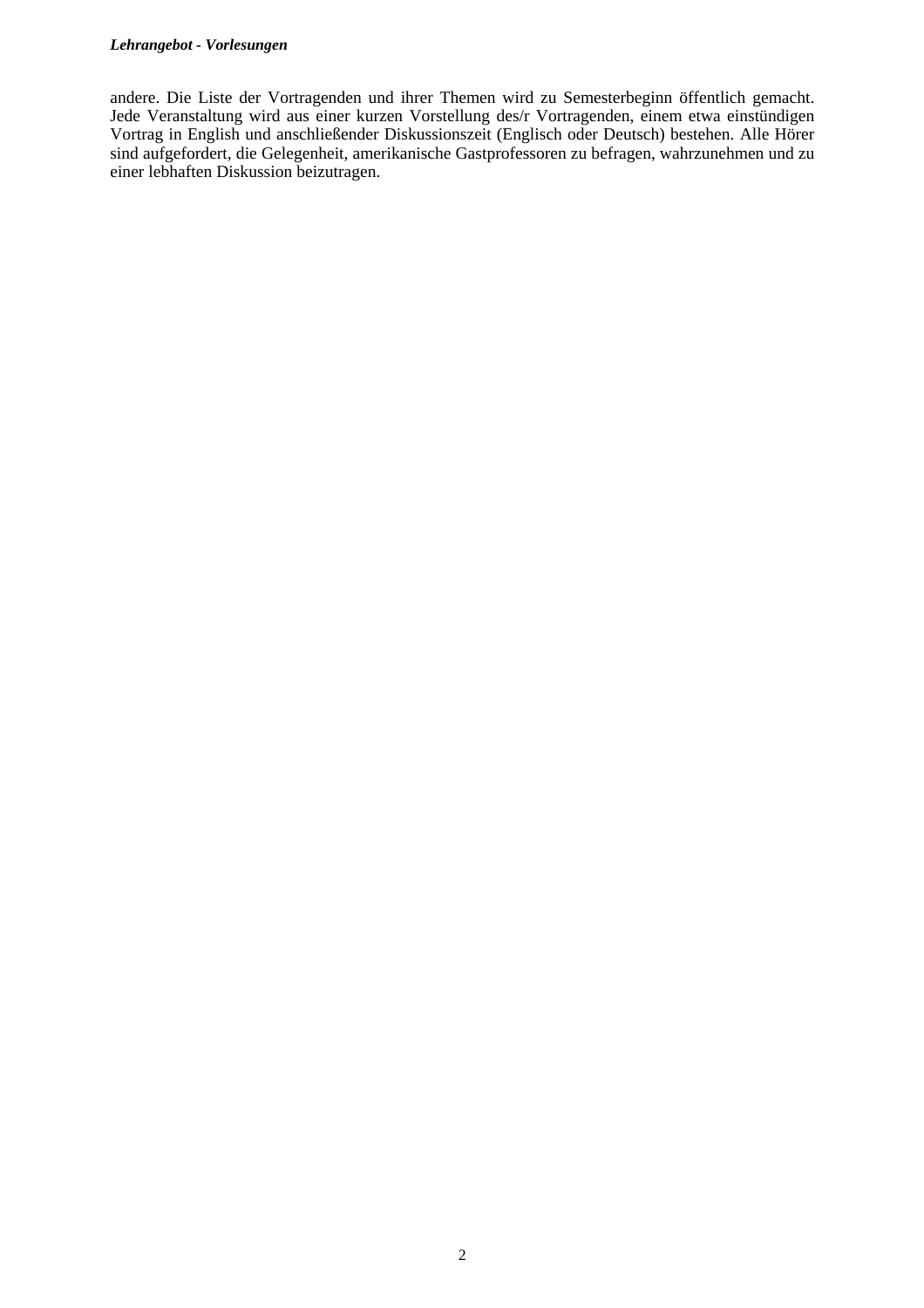Rossow **Multicultural Britain – An Overview** Lecture Course

Di. 11.15-12.45, HS 315 BA/MA: Modul C

The development of a multicultural society has been one of the most interesting and enduring challenges for Great Britain following the Second World War. This course examines the historical background of this development, the main periods of immigration from the Empire/Commonwealth, immigration and race relations policies, and the position of non-white ethnic minorities today. Particular attention is devoted to the concept of multiculturalism and the debate surrounding it. The course is divided into a lecture which systematically provides information about the aforementioned aspects and a practical aspect in which selected texts and problems are analysed and discussed. A reader with a selected bibliography and basic texts will be provided at the beginning of the course.

#### Schneider, K. **Introduction to the History of the English Language** Lecture Course

Di. 9.15-10.45, 14tägl., ungerade Wochen, HS 218 BA/MA: Modul A

*þa com þær regen... (da kam der Regen...)*  What sounds almost like German is in fact Old English, a language that was spoken more than 1000

years ago. How and why major changes happened through the history of the English language will be discussed in this seminar. The students will become acquainted with three major periods [Old English (ca. 450-1100), Middle English (1100-1500) and Early Modern English (1500-1700)] and learn about important changes in phonology, morphology, vocabulary and syntax. Reasons for these changes (e.g. historical events like

the Norman Conquest in 1066) will be discussed as well. To round the survey off, we will look at some samples of texts from the Old English period, the Middle English period and Shakespearian times.

#### Garbe **Fundamentals of Grammar** Lecture Course

Mo. 9.15-10.45, HS 10020 BA/MA: Modul A

This course provides an introduction to the analysis of English sentences. This will include forms and structures of simple and complex sentences (finite clauses, infinitive and participle constructions) as well as syntactic functions of word groups and subclauses. It will also deal with the grammatical categories of the verb (mainly tense and aspect), which means discussing and practising the use of English verb phrases, and considering similarities and differences between English and German.

Alexander, L.G. (1988) *English Grammar*, Longman. Greenbaum, S. and R. Quirk (1993) *A Student's Grammar of the English Language*, Longman. Greenbaum, S. (1991) *An Introduction to English Grammar*, Longman. Huddleston, R. (1990) *English Grammar. An Outline*, CUP.

Siebold **Spracherwerb und Englischunterricht** Lecture Course

Mi. 9.15-10.45, HS 315 BA/MA: Modul VK 1

Auch für Lehramt Grundschule und BA/MA (anstatt *PS Approaches to Language Learning*) Wie lernen Menschen Sprachen? Zunächst wird der Frage nachgegangen, wie Kinder ihre Muttersprache erwerben. Im Mittelpunkt des Seminars steht jedoch der Zweitsprachenerwerb. Darunter sind die Voraussetzungen sowie die Art und Weise zu verstehen, wie Menschen außerhalb und innerhalb des Klassenraums andere Sprachen als ihre Muttersprache erwerben. Das Seminar gibt eine Einführung in wichtige Fragestellungen, Methoden und Ergebnisse der Zweitsprachenerwerbsforschung. Das Schwergewicht liegt dabei auf möglichen Schlussfolgerungen für den Englischunterricht: Wie verhelfen die Erkenntnisse der Zweitsprachenerwerbsforschung zu Einsichten in Wege und Grenzen des beruflichen Handelns künftiger Englischlehrerinnen und –lehrer?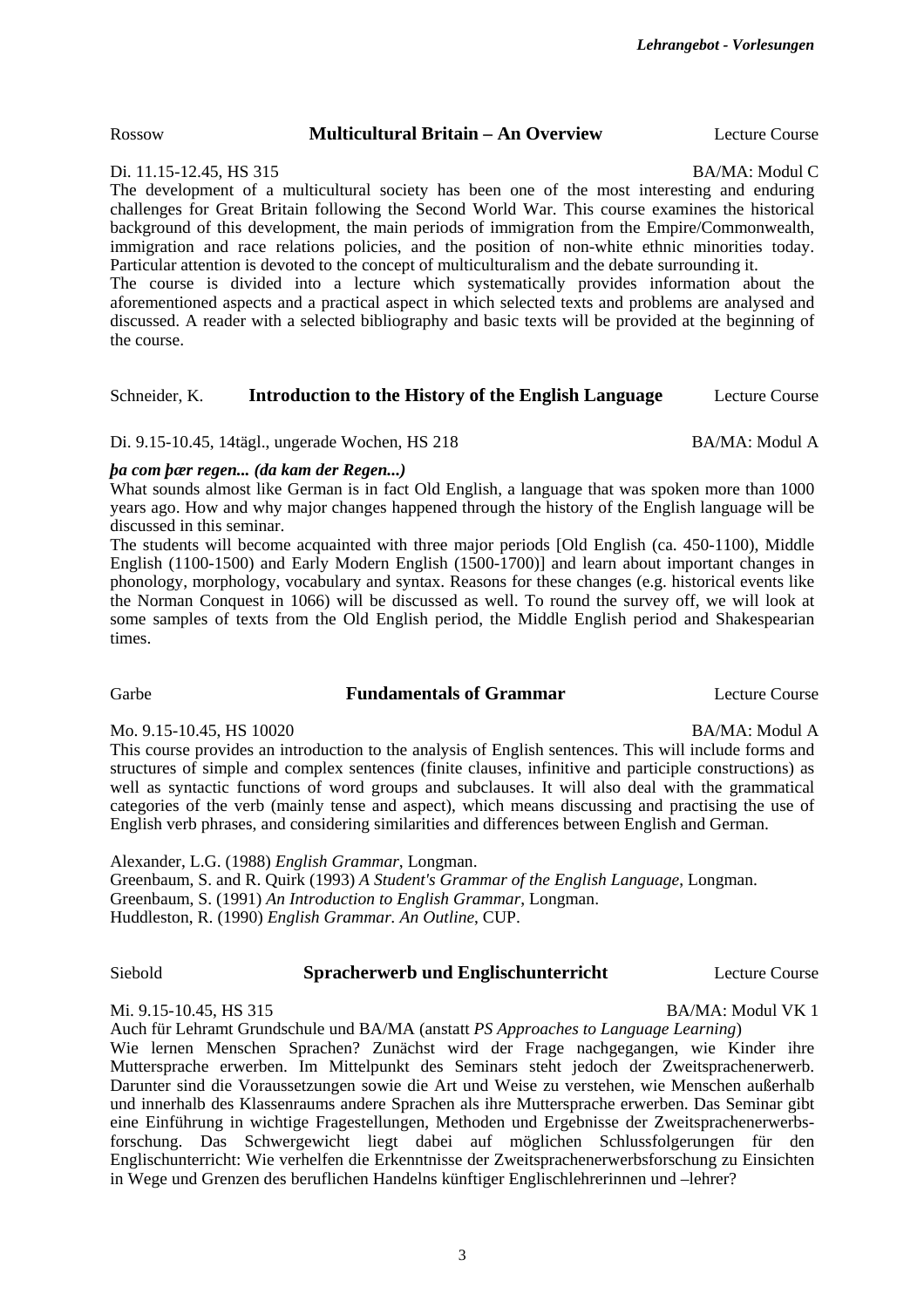# **Grundstudium**

# **Literaturwissenschaft**

#### Wallat **Reading Course** Übung

Do. 10.15-11.00, HS 315 BA/MA: Modul B

This course provides an introduction to the analysis of literature. It will concentrate on the reading and discussion of literary texts in English. Intended to impart basic knowledge and skills, it precedes the comprehensive introduction to English and American literature (Grundkurs: Einführung in die englische und amerikanische Literaturwissenschaft).

Classroom work will focus on American literature and include the reading of a novel, a short story, a play and poems. Sessions will start with a general introduction to the text under consideration followed by the close reading of the example.

The short story and the poems will be provided as photocopies, the novel and the play will be available at the "Phoenix Buchhandlung".

J. D. Salinger, *The Catcher in the Rye* Lorraine Hansberry, *A Raisin in the Sun*

#### **Grundkurs: Einführung in die britische und amerikanische Literaturwissenschaft A + B**

Gruppe A (Klaus): Di. 13.00-15.15, R. 8023 Gruppe B (Wallat): Fr. 8.30-11.00, R. 229:

Der Kurs möchte mit Grundbegriffen und zentralen Fragestellungen der Literaturwissenschaft unseres Faches vertraut machen, also in die Teilbereiche Literaturtheorie, Textanalyse und Literaturgeschichte einführen. Anhand von Werken aus unterschiedlichen Perioden, Gattungen und Kulturkreisen soll ein Eindruck von dem weiten Gegenstandsbereich der englischen und amerikanischen Literaturwissenschaft vermittelt und zugleich eine Anleitung zum Umgang mit Texten gegeben werden.

Eine Sitzung beginnt üblicherweise mit der gemeinsamen Interpretation eines Textes und geht dann, darauf aufbauend, in eine systematische Informationsbereitstellung durch den Lehrenden über.

Mackenthun (voraussichtlich) **Grundkurs: Einführung in die britische und amerikanische Literaturwissenschaft C** 

Gruppe C: Mi. 14.15-16.45, HS 12 BA/MA: Modul B

Dieser Grundkurs dient der Vermittlung von grundlegenden Kenntnissen und Fähigkeiten, die Sie für das weitere Studium der englischen und amerikanischen Literatur benötigen. Anhand der Lektüre von short stories, Gedichten, kurzen theoretischen Texten und eines Romans werden Sie mit der Arbeit am Text, mit Methoden der Interpretation und theoretischen Fragestellungen vertraut gemacht. Die zu behandelnden Texte werden in Form eines *Readers* verfügbar gemacht. Zusätzlich werden wir Mary Shelleys Roman *Frankenstein* besprechen, mit dessen Erwerb und Lektüre Sie möglichst bald beginnen sollten (Ausgabe: Penguin oder Oxford). Zur allgemeinen Einführung in das Anglistikstudium empfehle ich studiumsbegleitend Barbara Korte, Klaus Peter Müller, and Josef Schmied, *Einführung in die Anglistik*. Stuttgart: Metzler, 1997.

Übung

BA/MA: Modul B

Übung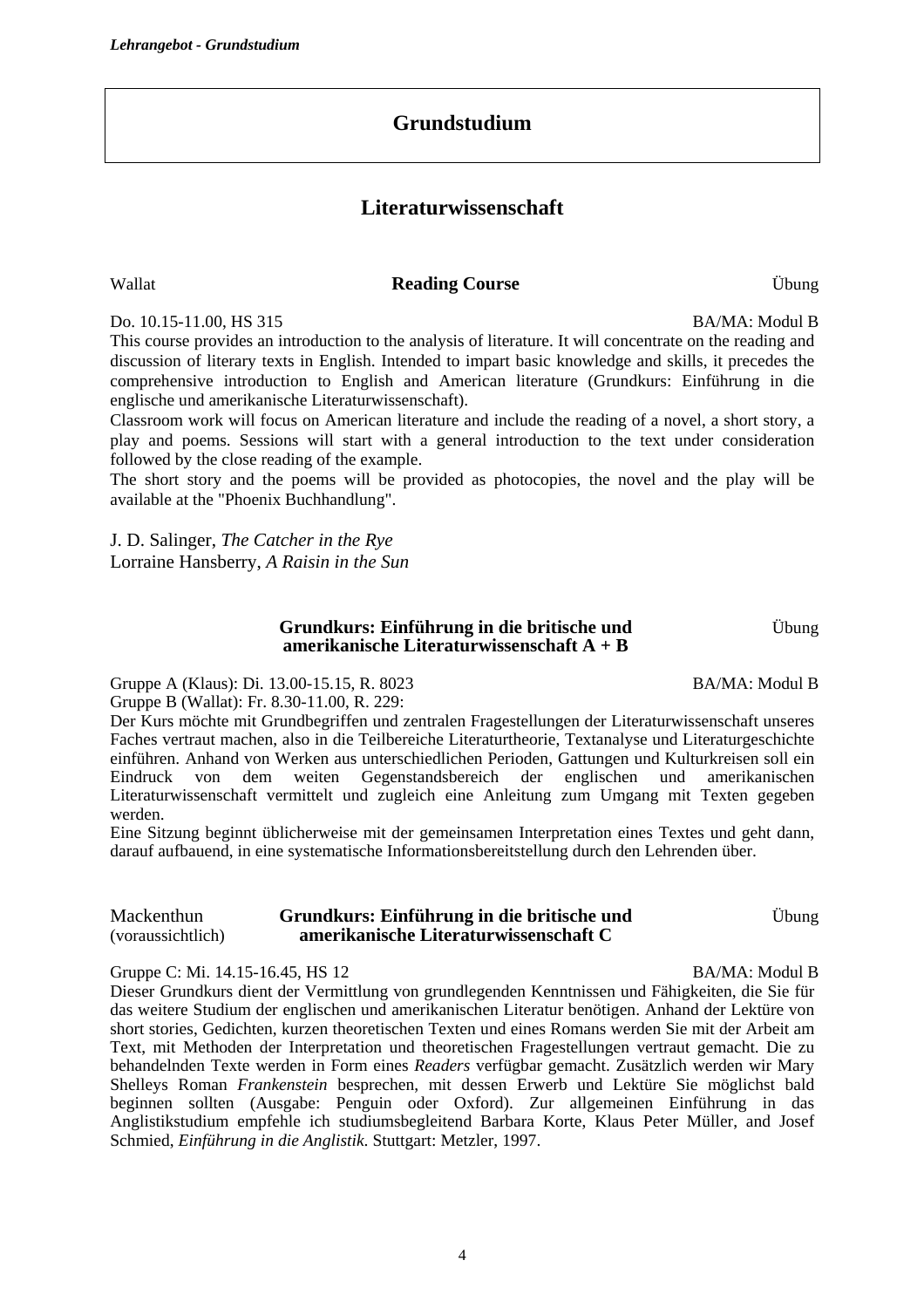*Lehrangebot - Grundstudium*

Proseminar

#### Klaus **After Joyce: Twentieth-Century Short Stories from Ireland**

#### Mi. 9.15-10.45, R. 8023 BA/MA: Modul B

A small nation – a great literary tradition: The Irish short story belongs to the finest of the English language. Critics continually pose the question as to whether the Irish have a special capacity for this genre. George Moore and James Joyce between them laid the foundation of the modern Irish short story; but this course will concentrate on their successors, from Frank O'Connor and Sean O'Faolain through Mary Lavin and William Trevor to some more recent writers. In the process we may be able to offer a tentative answer to the question raised above.

The course can also serve as a general introduction to the methodology of short-story reading.

Kiely, Benedict ed. (1981): *The Penguin Book of Irish Short Stories,* London: Penguin.

#### Schmitt-Kilb **The Theatre of the Absurd** Proseminar

Do. 15.15-16.45, R. 8023 BA/MA: Modul B

Thinking about the theatre of the absurd leads one, at least in a British context, directly to Samuel Beckett. The first performance of *Waiting for Godot* in London in 1955 marks a decisive change in the history of British drama. According to Martin Esslin, this play paradigmatically demonstrates the main characteristics of the theatre of the absurd by laying open the essential meaninglessness of the world, by calling into doubt the belief in logic and rationality and by questioning language as a proper instrument for meaningful communication. Thus, selected plays of Samuel Beckett form the core of the seminar, but we will also examine plays by Harold Pinter (*The Caretaker*), Edward Albee (*Zoo Story*) and Tom Stoppard (*Rosencrantz and Guildenstern Are Dead*).

Since the theatre of the absurd is not a primarily British phenomenon, it is also necessary to consider writers from the continent, such as the Italian Luigi Pirandello (*Sechs Personen suchen einen Autor*), the French Jean Genet (*Der Balkon*) and the French-Rumanian Eugene Ionesco (*Die Stühle*). Historical and philosophical contextualisation will accompany the sessions. The course language will vary, as we will obviously be discussing German translations of the non-British writers in German. A reader with plays and secondary material will be provided at the beginning of the term. I

recommend you buy Samuel Beckett, *The Complete Dramatic Works*, London: Faber & Faber 1990. It's not cheap, but it will last you a lifetime!

| Mackenthun        | The Scarlet Letter – a Case Study in Criticism | Proseminar |
|-------------------|------------------------------------------------|------------|
| (voraussichtlich) |                                                |            |

#### Do. 15.15-16.45, R. 7023 BA/MA: Modul B

Nathaniel Hawthorne's *The Scarlet Letter* (1850) is one of the classic texts of American literature and a classic of the historical novel as well. In addition, its reception by various critical schools allows insight into the changing views of literary criticism. In this course, we will discuss the text itself and exemplary critical essays about it, with the aim of familiarizing ourselves with different approaches in American literary criticism - ranging from the New Criticism and the Myth and Symbol School, structuralist, poststructuralist and feminist approaches to various kinds of historical criticism. We will also discuss two movie adaptations of the novel. Participants are required to purchase Nathaniel Hawthorne, *The Scarlet Letter. A Case Study in Contemporary Criticism*. Ed. Ross C. Murfin (St. Martin's Press, 1990). As we will also discuss a few of Hawthorne's short stories, I recommend that you also acquire N.H., *The Scarlet Letter and Selected Tales* (Penguin).

#### Meyn **20th Century American Poetry: From Modern to Contemporary**

#### Di. 15.15-16.45, R. 8023 BA/MA: Modul B

The history of American poetry forms a series of discontinuities - eruptions of creative energy that loosen poetry from its moorings and take it in new directions. Modernism, the period from 1910 to 1945, rests on the belief that the artist, and hence the poet, was more sensitive than the average person.

Proseminar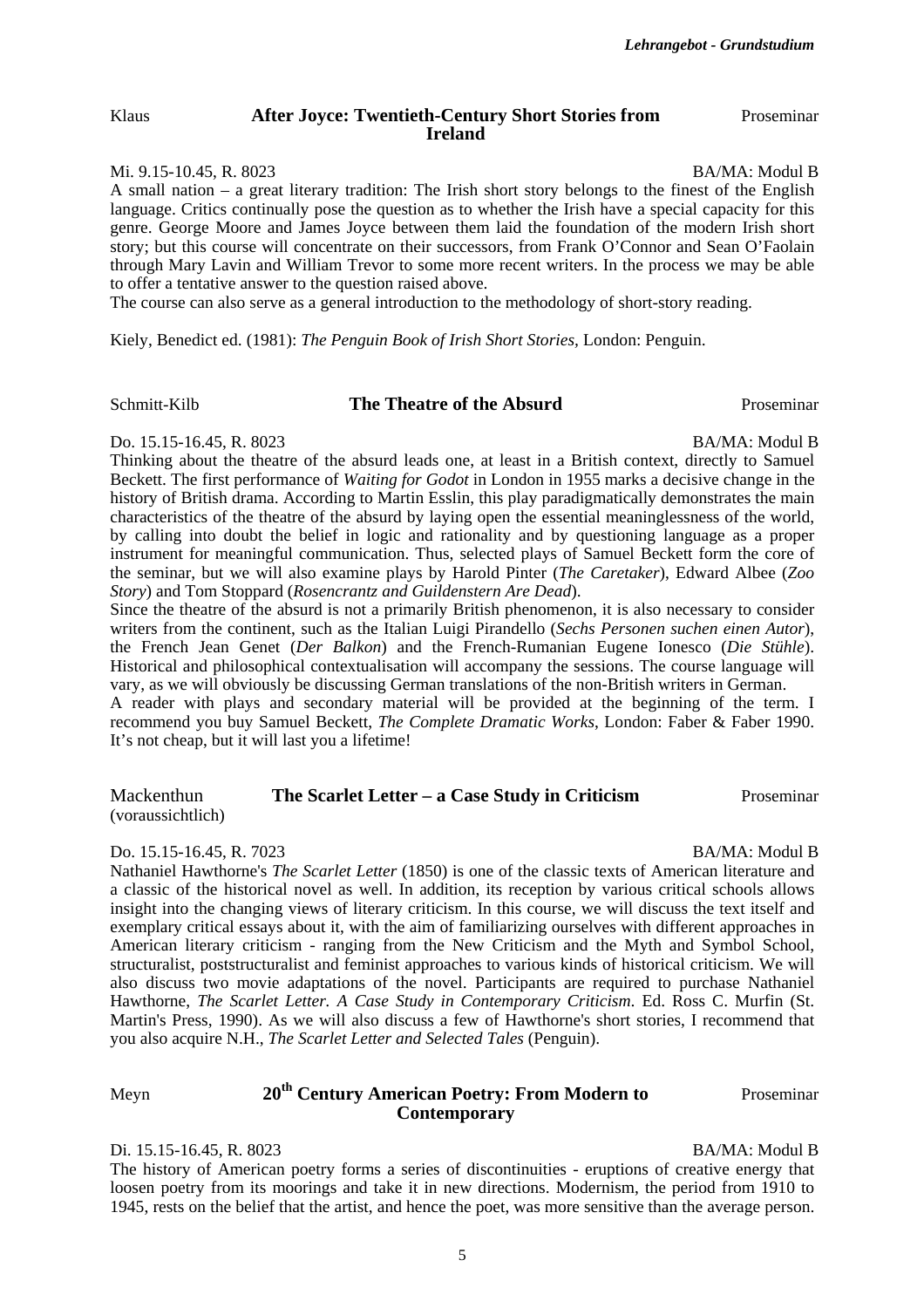#### *Lehrangebot - Grundstudium*

The modernist poet trusted in the power of art to save us from the deadening features of modern urban and industrial life. He/she believed that new styles of writing were necessary to express new ideas and values. The struggle for freer expression, especially in sexual and political matters, was one of the central issues in modernism. It approached all traditional forms with suspicion. At the same time, many modernist poets turned their attention to the growing importance of mass media and popular culture and tried to integrate them in their ways of expression.

The contemporary poets, that is, the poets of the late 1940s and later, continued in this tradition only partly. Whereas the modern poet focused on the objects of his or her culture, his/her contemporary counterparts are more intent on describing the emotional states of their culture, as we shall see. In the 1960s, the Civil Rights Movement began to change American society and culture. Since then, ethnic and minority poets, male and female, have succeeded increasingly in becoming part of mainstream culture. We shall therefore also study poems created by Hispanic, African American, Asian American and Native American authors. Texts will be provided.

### **Sprachwissenschaft**

#### **Grundkurs Sprachwissenschaft A + B** Übung

Gruppe A (Bartels): Mi. 13.15-14.45, R. 8023

Gruppe B (Bockholt): Mo. 9.15-10.45, R. 8023 In diesem einführenden Grundkurs in das Fachgebiet der Sprachwissenschaft soll ein erster Überblick über die Begriffe und Gegenstandsbereiche vermittelt werden. Hierbei zählt die Betrachtung der relevantesten Gesichtspunkte der Lautbildung und Betonung (phonetics, phonology) ebenso zum Curriculum, wie die Form und Bedeutung von Wörtern (morphology, semantics) und die Satzanalyse (syntax). Nachfolgend sollen ganze Texte, ferner deren sprachliche Verknüpfung (cohesion) sowie Informationsgliederung (Thema - Rhema) analysiert werden.

Neben diesen Grundgerüsten der Sprachwissenschaft sollen auch weitere interessante Teilgebiete kurz vorgestellt werden. Dazu zählt u.a. die Pragmatik, welche sich mit der Bedeutung und Wirkung von Äußerungen beschäftigt und die Soziolinguistik, die soziale und regionale Varietäten einer Sprache (z.B. British English, American English, Indian English) untersucht.

#### Hoppe **English Phonetics and Phonology A + B + C** Ubung

Gruppe A: Do. 9.15-10.00, R. 7023

Gruppe B: Di. 8.15-9.00, R. 7023

Gruppe C: Di. 9.15-10.00, R. 7023

This course is a single period combining lecture and practical exercises. The theoretical introductions are presented in the context of a general theory on speech sounds (phonetics) and how they function in the language (phonology). Main areas for practice in the language laboratory will include RP vowels and consonants, stress, intonation, rules for linking, reduction and the pronunciation of short texts. Highly individualized tapes are available for use in the classroom or at home. The course-book will prepare students to pass both the oral and written tests. It contains all of the necessary theory, a large number of exercises, a key, a glossary of phonetic terms, texts for transcriptions, and the texts of the cassettes, which can be loaned to the user upon request.

Hoppe, R. (1990) *English Phonetics and Phonology,* Rostock (wird im Kurs ausgegeben). A Pronouncing Dictionary. Recommendations in the course.

BA/MA: Modul A

BA/MA: Modul A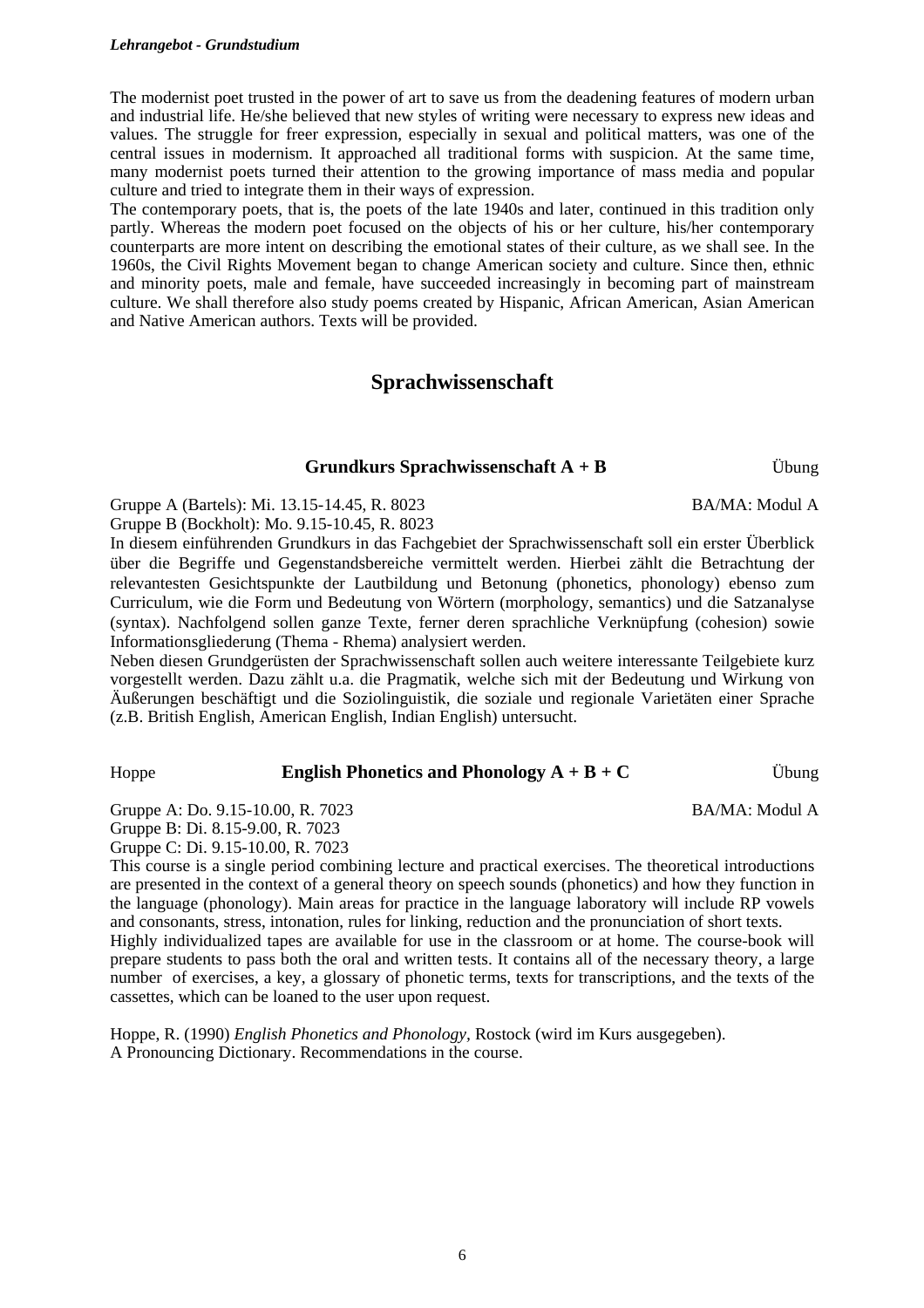7

The prerequisite for this single period is that students have already attended the introductory course 'English Phonetics and Phonology'. The practical exercises done during this course include reading texts with emphasis on intonation, transcribing texts (phonetically and tonemically), and the correction

Gruppe A: Do. 10.05-10.50, R. 7023 Gruppe B: Di. 10.05-10.50, R. 7023

of individual pronunciation errors. The credit can be used for the 'wahlfreier Bereich'.

Hoppe, R. (1990) *English Phonetics and Phonology.* Rostock (chapters 1-4 and bibliography).

Hoppe **Additional Phonetic Exercises A + B** Übung

Schneider, K. **An Introduction to Old English** Proseminar

Do. 9.15-10.45, R. 8023 BA/MA: Modul A

**"Þæt wæs god cyning! – That was a good king!" (***Beowulf***, line 11)** 

This seminar will concentrate on the Old English period (ca. 450-1100 AD) and explore the language and culture of that time. After an introduction to the important historical backgrounds and a detailed study of the Old English vocabulary, morphology and syntax, we will start reading Old English texts in the original in order to get a better feeling for the language and a better understanding of the culture. Apart from important historical sources such as the *Anglo-Saxon Chronicle*, we will be studying and enjoying *Beowulf*, the first great heroic poem written in the English language. While reading the alliterative lines of this poem which were composed more than 1000 years ago, we will not only learn to appreciate the beauty of the Old English language, the wealth of synonyms (e.g. over 30 different words for King) and picturesque compounds such as *hron-rad* (whale's road) for "ocean", but we will also learn a great deal about the culture of the time, i.e. the conflict between the old pagan heroic ideal and the new ascetic ideal of Christianity, which had just been introduced to England.

#### Schneider, K. **Contrastive Linguistics: English - German** Proseminar

Mi. 11.15-12.45, R. 8023 BA/MA: Modul A

Contrastive studies have a long tradition in linguistics, comprising, for example, early comparative historical linguistics, language typology, contrastive grammar and modern intercultural communication studies. The aim of this seminar is to compare English and German on various linguistic levels:

- phonetics/phonology (incl. stress and rhythm)
- morphology (incl. word-formation and phraseology)
- syntax (incl. word order)
- semantics (incl. word-fields, idioms, taboos and euphemism)
- pragmatics (incl. politeness strategies)
- sociolinguistics (incl. social  $&$  regional variation), and
- text linguistics (incl. newspaper language).

For all topics, similarities and differences between English and German will be discussed and illustrated by examples. A detailed bibliography of writings on the topics will be available at the beginning of the semester.

#### Bartels **The Structure of Words, Word Fields and Word-Formation**

Mo. 13.15-14.45, R. 8028 BA/MA: Modul A

In this course English vocabulary will be approached from various perspectives. First, words, or more precisely lexemes, will be investigated to show how they can be arranged as synonyms, opposites, in hierarchies or word fields. Moving on to the internal structure of words, we will discuss the different types of word-formation processes. Next, we will focus on lexical semantics and the distinction

BA/MA: Modul A

Proseminar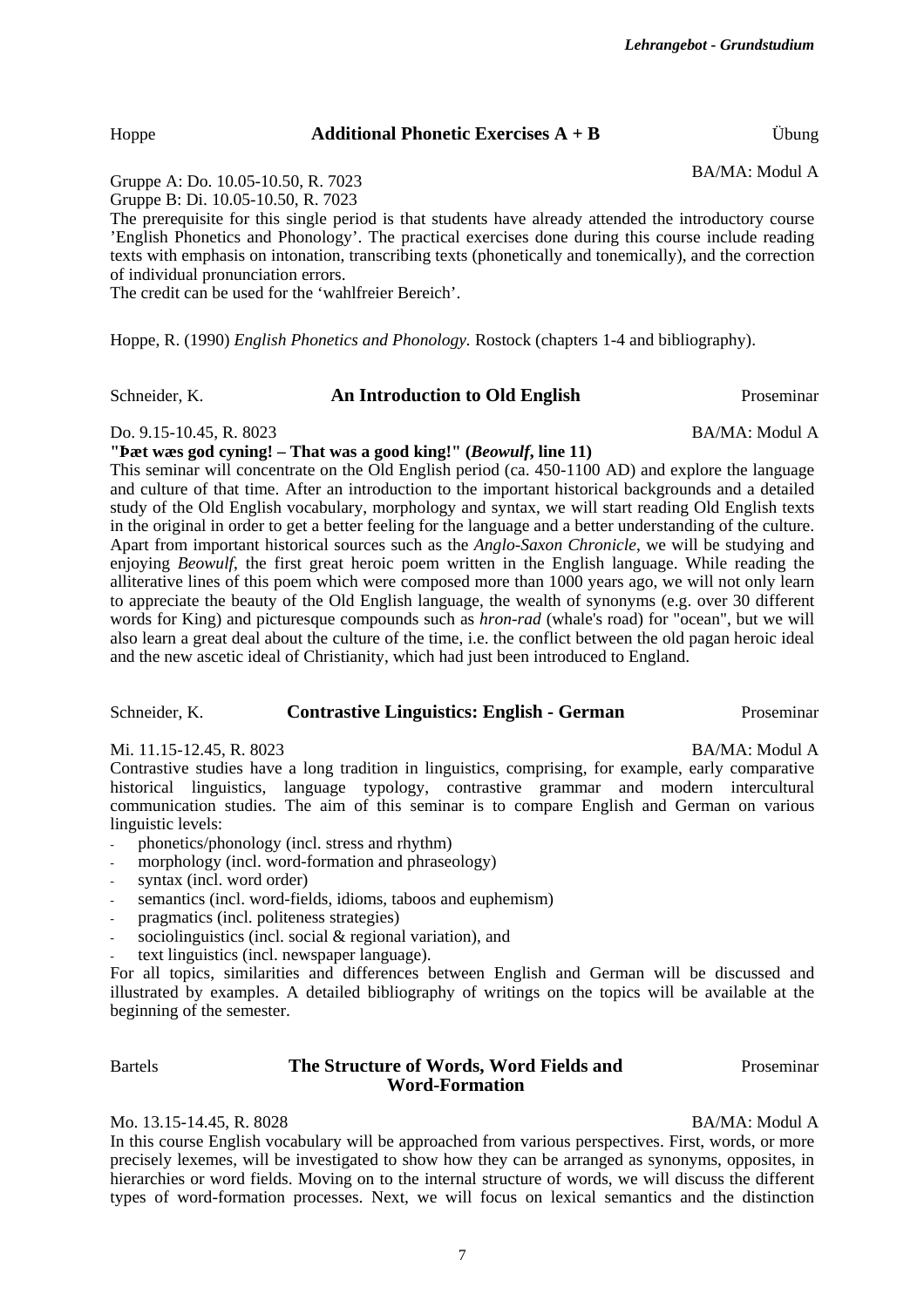between the 'real' meaning (denotation) and additional associations (connotations). The final step will be to discuss how the vocabulary is extended by the addition of new meanings, by word-formation and borrowings from other languages.

A selected bibliography and a list of topics for presentations and papers will be provided at the beginning of the term.

#### Bös **Analysing Written and Spoken Texts** Proseminar

Fr. 11.15-12.45, HS 315 BA/MA: Modul A

Seminar papers, cookery recipes, TV interviews and chats with friends are but few examples of written and spoken texts. At the beginning of this course we will examine some attempts of discourse classification (e.g. the distinction between spoken and written texts) as well as different theoretical approaches to the study of discourse. After analysing some examples of written texts, the focus will be on spoken discourse. We will discuss different ways of collecting and transcribing data, which constitute the basis of structural analysis. Investigating various types of spoken interaction (e.g. classroom-discourse, doctor-patient talk), important patterns of overall and sequential organization will be worked out.

#### Bös **Social Varieties: How Gender, Education, Ethnic Background and Other Variables Influence Our Language**

#### Do. 13.15-14.45, R. 8023 BA/MA: Modul A

Very often the way people speak reflects not only their regional, but also their social background – their language may vary according to factors such as education, ethnicity, gender and age. This course aims to provide an overview of different varieties influenced by an interplay of these variables. We will examine e.g. the use of slang, differences between men's and women's language and sociolects such as Chicano English. In addition, the course includes discussions about the status of Standard English in contrast to the different social varieties and about notions such as "political correctness". This proseminar is part of the BA/MA curriculum in English (*Grundstudium*, *Modul C*), but can also be attended by students who would like to acquire a *Teilnahmebescheinigung* or *Nachweis* as part of the *Interdisziplinäre Studien* (IDS).

#### **Kultur Großbritanniens und Nordamerikas**

#### **Grundkurs: Introduction to British and American Studies A + B**

Gruppe A (N.N.): Mi. 7.30-9.00, R. 8023 Gruppe B (Rossow ): Di. 7.30-9.00, R. 8023

This course, which is intended to impart basic knowledge and skills (including language skills), is conducted in English. Students are introduced to a variety of reference and other basic literature. The course concentrates on the reading, complementation, and discussion of written texts. Topics and themes include patterns of settlement and migration; historical development of the United Kingdom and the USA; physical, political and economic geography; political systems; education; media; and economic, industrial, and international institutions and issues. The approach is mainly comparative.

#### Rossow **The Thatcherite `Revolution The Thatcherite `Revolution Proseminar**

#### Fr. 7.30-9.00, R. 8023 BA/MA: Modul C

The course starts with an examination of the essential nature of British politics and the central terms and concepts associated with its study. The main part addresses various aspects of the Thatcher era in more detail. Do, for instance, the changes really `deserve' the term `revolution' or were they more phenomena mainly due to wider economic, political and social necessities that could be observed to

Proseminar

Grundkurs

BA/MA: Modul C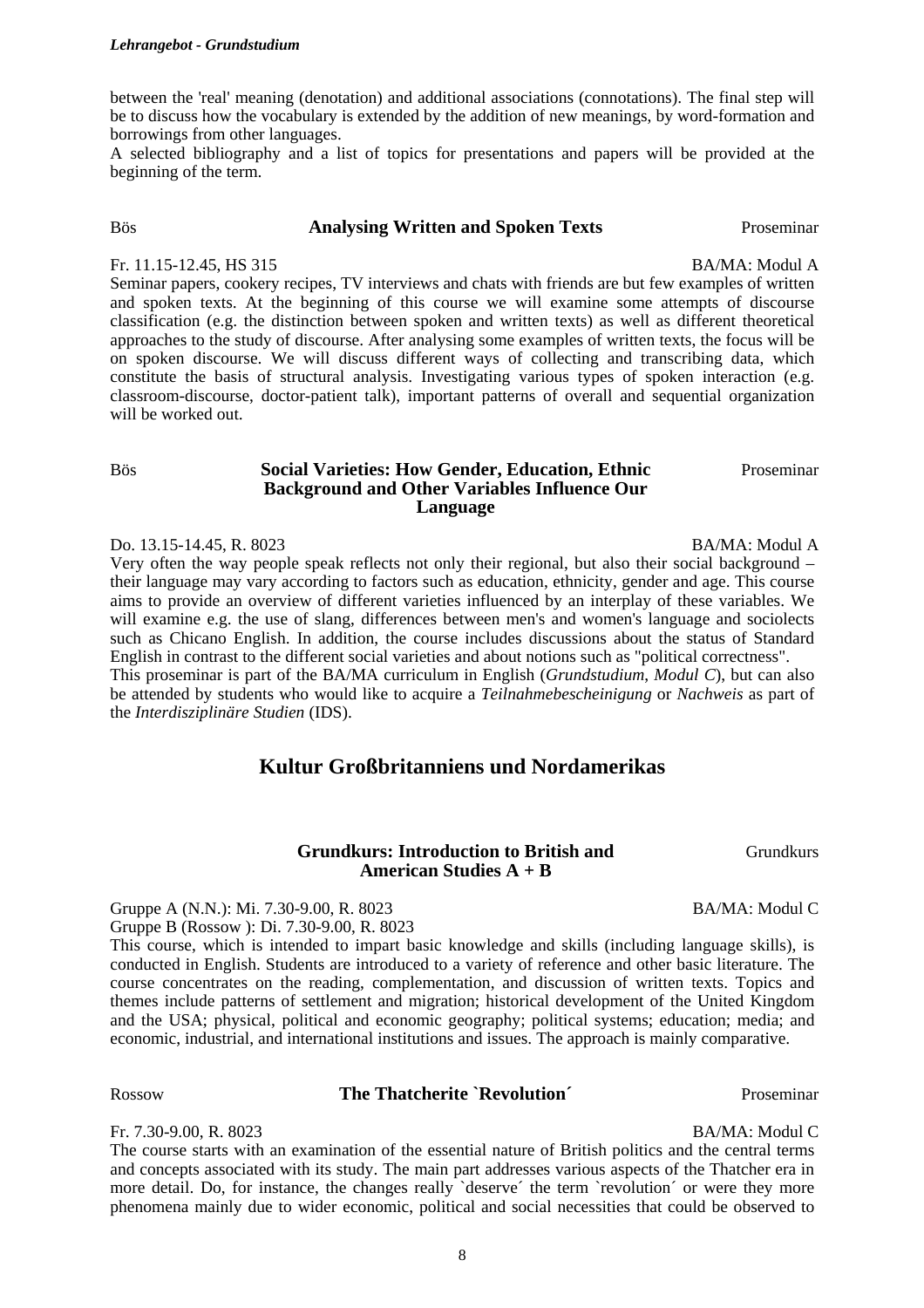*Lehrangebot - Grundstudium*

operate elsewhere as well? This and other questions are discussed against the historical background of the period immediately following Thatcher's `resignation´ as Prime Minister and the impact of New Labour. A reader with a selected bibliography and the list of topics for term papers will be provided at the beginning of the course.

#### Linke **"Herstory"? Aspects of a History of British Women** Proseminar

#### Mo. 15.15-16.45, R. 8023 BA/MA: Modul C

Since gender relations are an essential part of any culture, this course in Cultural Studies sets out to explore specific aspects of the lives of women in Britain from the Middle Ages to the 20th Century in order to develop a better understanding of British history and culture. Activities and materials will vary and will include the discussion of the representation of women in traditional history books and of selected chapters of the social histories of women's lives. Furthermore, samples of women's literary and polemical writing from several centuries will be analysed. A reader with the primary texts will be provided at the beginning of the term.

#### Susemihl **Boom, Bust and Battle – America in the 1920s, 30s and 40s** Proseminar

#### Mi. 17.15-18.45, R. 8023 BA/MA: Modul C

After WW I America changed radically. While the 1920s represented a new era of business and pop culture, the 1930s – the decade of the Great Depression – left a deep impact on the American mind. After the prosperous 1920s, about one third of the American population found themselves suddenly confronted with extreme poverty. Only one decade later, in the late 1940s, the United States emerged from the Second World War a relatively unified, powerful and confident nation, proud of their armed forces, economy and ideals.

Classroom work will focus on various aspects in American history such as politics, the economy, immigration, popular culture, urban development, and the American West. The main emphasis, however, will be on the 1930s. We will discuss how American writers, artists, moviemakers, politicians and businessmen reacted to the Jazz Age in the 20s, the social catastrophe of the 30s, and the economic upswing of the 40s. A reader will be provided at the beginning of the course. The work of fiction will be ordered through the "Universitätsbuchhandlung Phoenix".

Steinbeck, John. (1992) *The Grapes of Wrath.* New York: Penguin.

Phoenix".

#### Susemihl **Minorities in Multicultural Canada** Proseminar

#### Mi. 15.15-16.45, Raum 8023 BA/MA: Modul C

Canadians regard their multicultural character as a mark of their national identity and celebrate multiculturalism as a Canadian virtue. Over the centuries since Europeans first encountered Native Canadians on the Atlantic coast, Canadians have created a transcontinental nation of many peoples. However, they have had to learn how to live with each other. Throughout their history that accommodation has been marked by incomprehension, suspicion, fear, and prejudice. A multiplicity of languages, customs, and traditions threatened, most Canadians feared, to undo Canadian society altogether. These "strangers within the land" did and still have to pass various obstacles. Slowly, though, Canadians came to appreciate the value of their diverse origins, traditions, and ambitions. This course examines the historical background of this multicultural society in a cultural context, the main periods of immigration and the position of the ethnic minorities in contemporary Canada. We will especially look at the situation of the Métis, the Native and Japanese Canadians. A reader will be provided at the beginning of the course. The fiction will be available at the "Universitätsbuchhandlung

Kogawa, Joy. (1981) *Obasan*. London: Penguin. Culleton Mosionier, Beatrice. (1999) *In Search of April Raintree*. Winnipeg: Portage & Main Press.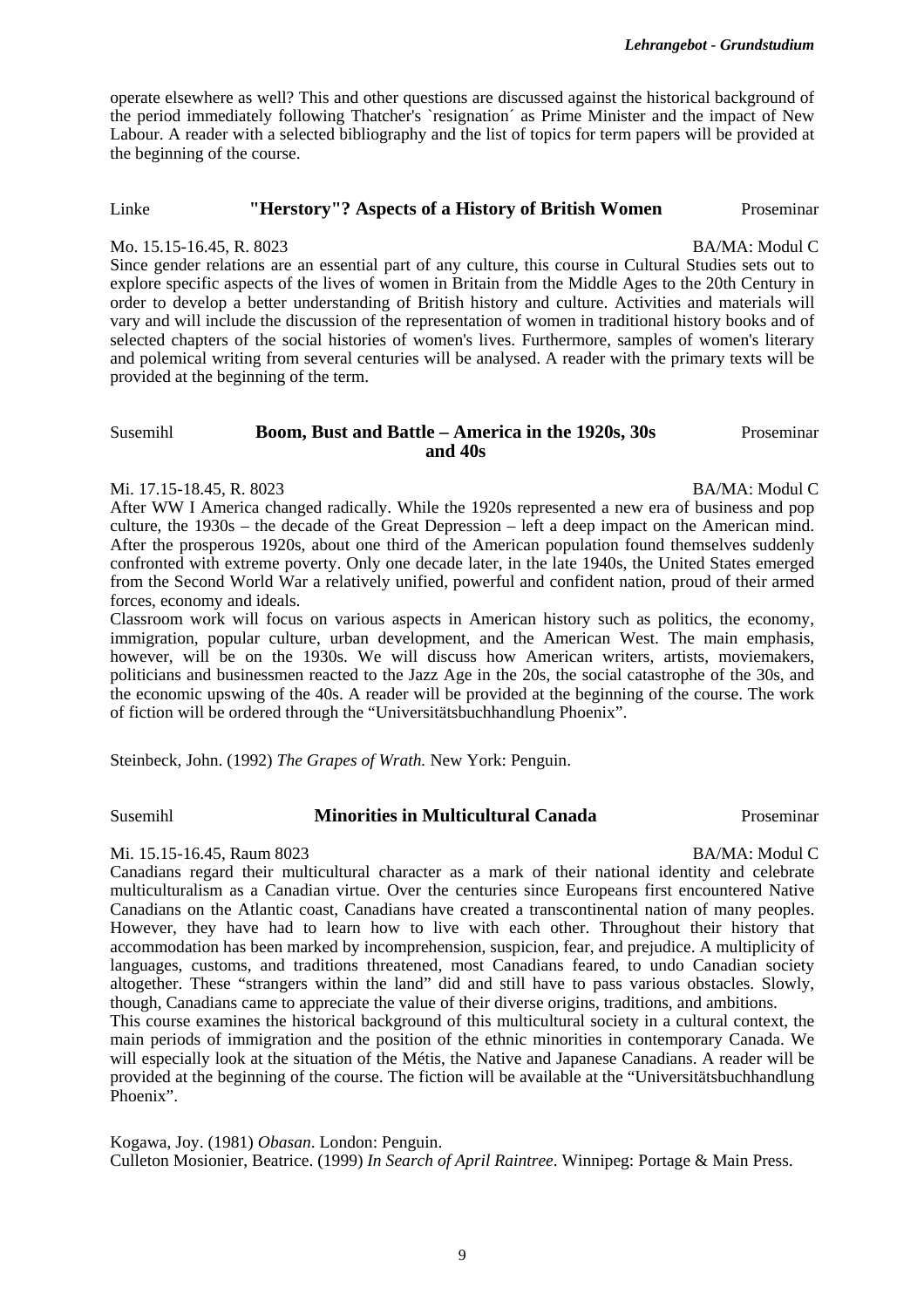# **Fachdidaktik und Vermittlungskompetenz**

#### Siebold **Grundkurs: Grundfragen der Fachdidaktik Englisch** Übung

Mo. 11.15-12.45, R. 8028 BA/MA: Modul VK 1

ab 3. Sem.

Inhaltliche Schwerpunkte: Gegenstand und Bezugswissenschaften der Fachdidaktik Englisch; Unterrichtskonzeptionen; Ziele und Inhalte des Englischunterrichts; didaktisch-methodische Grundstrukturen der Arbeit an Kenntnissen und der Entwicklung sprachkommunikativen Könnens; Lernerorientierung im Englischunterricht.

#### Siebold **Grundkurs: Frühbeginnender Englischunterricht** Übung

Di. 9.15-10.45, 14tägl., ungerade Wochen, R. 8028

Der Kurs soll einen ersten Überblick über die laufende Fachdiskussion zum Englischunterricht an Grundschulen vermitteln. Die gegenwärtige Situation sowie verschiedene didaktische Konzepte werden skizziert. Vor allem aber versucht der Kurs, theoretisches Hintergrundwissen zu geben und eine Lernen und Spielen gleichermaßen berücksichtigende Grundlinie des Unterrichtens zu entwerfen. Diese zeichnet theoriegeleitetes Handeln vor, ohne es jedoch vorzuschreiben.

Hellwig, K. (1995) *Fremdsprachen an Grundschulen als Spielen und Lernen*, Ismaning: Hueber Verlag.

Maier, W. (1991) *Fremdsprachen in der Grundschule*, München: Langenscheidt Verlag.

Vale, D. and A. Feunteun (1996) *Teaching Children English*, Cambridge: Cambridge University Press.

#### Bockholt **Study Tasks and Study Skills** Übung

Mo. 13.15-14.45, R. 8023 BA/MA: Modul VK 1

This course is for students who want to learn how to study effectively in English. It is designed to extend the range of skills needed to begin and complete your studies successfully and to enhance your employment prospects. Structured and straightforward guidance is given on the following topics: note taking, gathering and using information, essay and report writing, oral presentation. An interactive approach enables you to find out for yourself which study techniques are best suited to your own way of working. The classes will be accompanied by handouts and bibliographical references.

#### **Siehe auch für Lehramt Grundschule und BA/MA (möglich anstatt PS** *Approaches to Language Learning***):**

Siebold **Spracherwerb und Englischunterricht** Lecture Course

Kommentar vgl. *Vorlesungen und Lecture Courses*.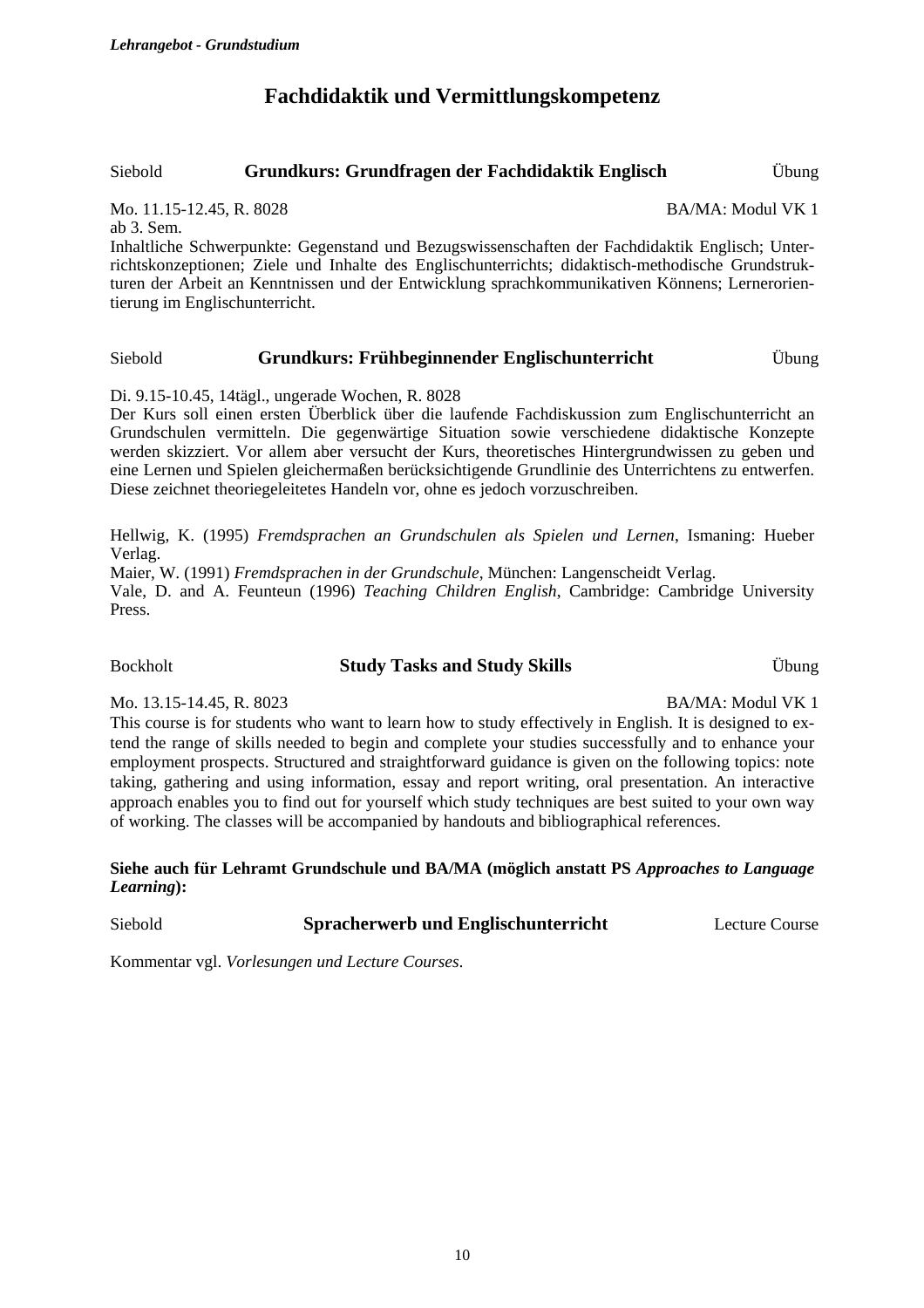# **Sprachpraxis**

#### **Towards Proficiency I bzw. II** *Übung*

BA/MA: Modul D

1. Semester (die Zuordnung zu Top I bzw. II ist abhängig vom Ergebnis des Diagnosetests)

Top I: 2 SWS + 2 ergänzende SWS

Top II: 2 SWS

This course, together with a number of skill-orientated courses offered, helps the students to develop and improve their English up to the standards required in the exam. It enables them to maintain their progress in English and improve those specific aspects of English in which they are weakest. More detailed, the aims of the course are to build on the vocabulary that the students already know and increase their range of expression. 'Problem areas' of English Grammar are revised in order to increase the students' awareness of and sensitivity to degrees of appropriateness in their use of English. The students are encouraged to improve their English outside of class by reading widely and to practise speaking with native speakers and with each other. Last but not least, the students are made aware of the fact that they themselves are most responsible for their own progress. The material is organized in units, each of which is based on a different topic and contains a variety of exercises and activities, focussing on the knowledge and skills students require for their English studies. As they work through the material, they progressively revise and, at the same time, build up their level of proficiency.

Zur Anschaffung empfohlene Wörterbücher:

| einsprachige Wörterbücher:  | <i>Oxford Advanced Learner's Dictionary of Current English oder</i> |
|-----------------------------|---------------------------------------------------------------------|
|                             | Longman Dictionary of Contemporary English                          |
| zweisprachige Wörterbücher: | Collins oder Langenscheidt oder                                     |
|                             | Pons Deutsch-Englisch/Englisch-Deutsch                              |

| <b>Towards Proficiency I</b>                                                                                                                | Übung          |
|---------------------------------------------------------------------------------------------------------------------------------------------|----------------|
| Gruppe A (Jahnke): Di. 13.15-14.45, R. 8028; Fr. 9.15-10.45, R. 8028<br>Gruppe B (Hoppe): Mo. 11.15-12.45, R. 229; Do. 13.15-14.45, R. 8028 | BA/MA: Modul D |

| Hoppe                                                                                      | <b>Towards Proficiency II</b> | <b>Ubung</b>   |
|--------------------------------------------------------------------------------------------|-------------------------------|----------------|
| Gruppe A (Hoppe): Mo. 13.15-14.45, HS 12<br>Gruppe B (Schneider): Di. 15.15-16.45, R. 7023 |                               | BA/MA: Modul D |

#### Schneider **Reading Skills** Übung

Di. 17.15-18.45, R. 8023 BA/MA: Modul D

Completion of this course will enable you to feel confident about adapting your reading of a text (level of comprehension, speed of reading, use of dictionary and word and/or text attack skills) according to your reading purpose. After an initial session of consciousness raising, the course is organised in two strands: practice in specific skills (dealing with unknown vocabulary, complex syntax, skimming, scanning) and reading of different texts to practise reading extensively and intensively.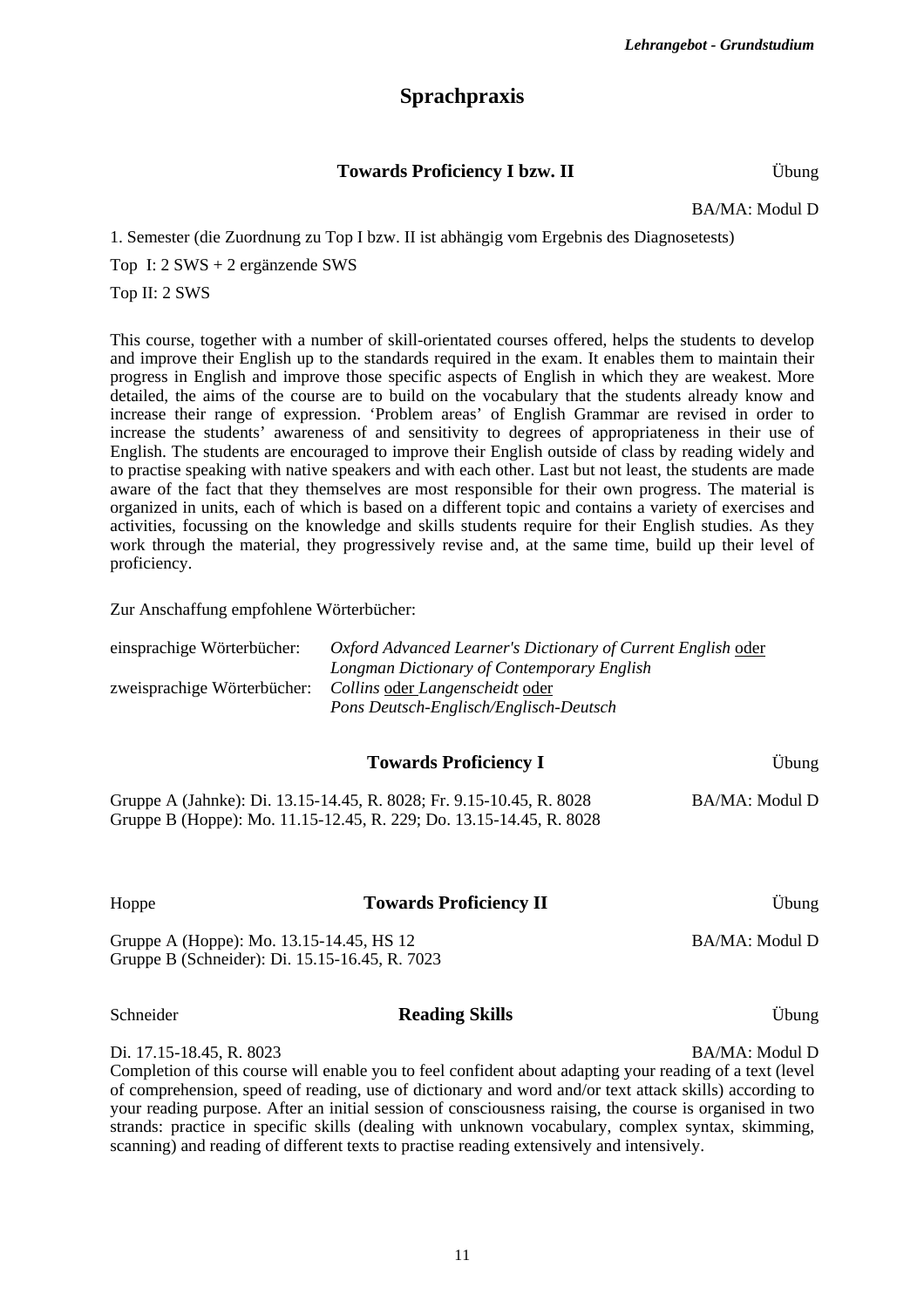Mo. 7.30-9.00, R. 8028 BA/MA: Modul D

The aim of this course is to further the development of your reading and speaking skills. You will have to read non-literary texts from a variety of fields at home, which will be accompanied by worksheets with different tasks. The texts will then be discussed in class. One of the main points is to expand your vocabulary and improve your debating skills.

#### Jahnke **Basic Writing Skills** Übung

Gruppe A: Mi. 11.15-12.45, R. 229 Gruppe B: Mi. 15.15-16.45, R. 8028

This is a controlled course which does not encourage the student, in the early stages, to attempt a lot of free expression. The principle animating the course is to give the student clear-cut quantities of interrelated material. In one compact system, the student is provided with core information on grammar, levels of formality, spelling, punctuation, word use and formation, composition and editing. Grammatical and other material appears in model texts before it is described and practised. In addition to regular preparation, the student will also be expected to hand in a number of written assignments.

#### Hoppe **Listening Comprehension and Oral Practice** Übung

Di. 11.15-12.45, R. 7023 BA/MA: Modul D

The material is designed to give learners realistic practice in listening. The recordings concentrate on situations in which the person receiving the language can be primarily viewed as a listener. It is likely that you will want or need to listen to the news in English, listen to announcements, interviews, documentaries, lectures or speeches. The tapes are all examples of authentic language. The activities that you, as a listener, will be asked to carry out may be similar to situations outside the classroom. The listening practice provides an effective starting point for talks, comments, discussion or a roleplay.

The emphasis is on overall comprehension, but sometimes also on understanding the exact details. The following methods will be used: pre-listening activities with explanation of words or text, listening for the gist or details, and after-listening activities.

#### Jahnke **Introduction to Translation** Übung

Di. 15.15-16.45, R. 232 BA/MA: Modul D

Primarily, this course aims at mastering certain principles which are applied when translating into and from the English language with special consideration for English-German language relations. The course deals with a number of semantic and grammatical problems which recur when translating, and it demonstrates that techniques can be developed to solve them. It concentrates on the students' mental preparation for the task, various approaches to translating, and the development of systematic strategies. This is not done on the basis of coherent texts, but with the help of carefully chosen examples in the form of collocations and individual sentences.

The course is also designed to help students expand their vocabulary and begin establishing their own individual files of words, phrases, collocations, etc. which they will not find in their dictionaries.

#### Hoppe **Remedial Grammar** Übung

Do. 8.15-9.00, R. 7023 BA/MA: Modul D

This course is highly recommended to those students who did not do particularly well in the assessment test and feel that they should improve their grammar. The course will provide a lot of practice and discussion on topics such as word order, formation of questions, tense and aspect, passive voice, articles, complex sentences, etc.

BA/MA: Modul D

Adam **Reading and Discussion I** Ubung

*Lehrangebot - Grundstudium*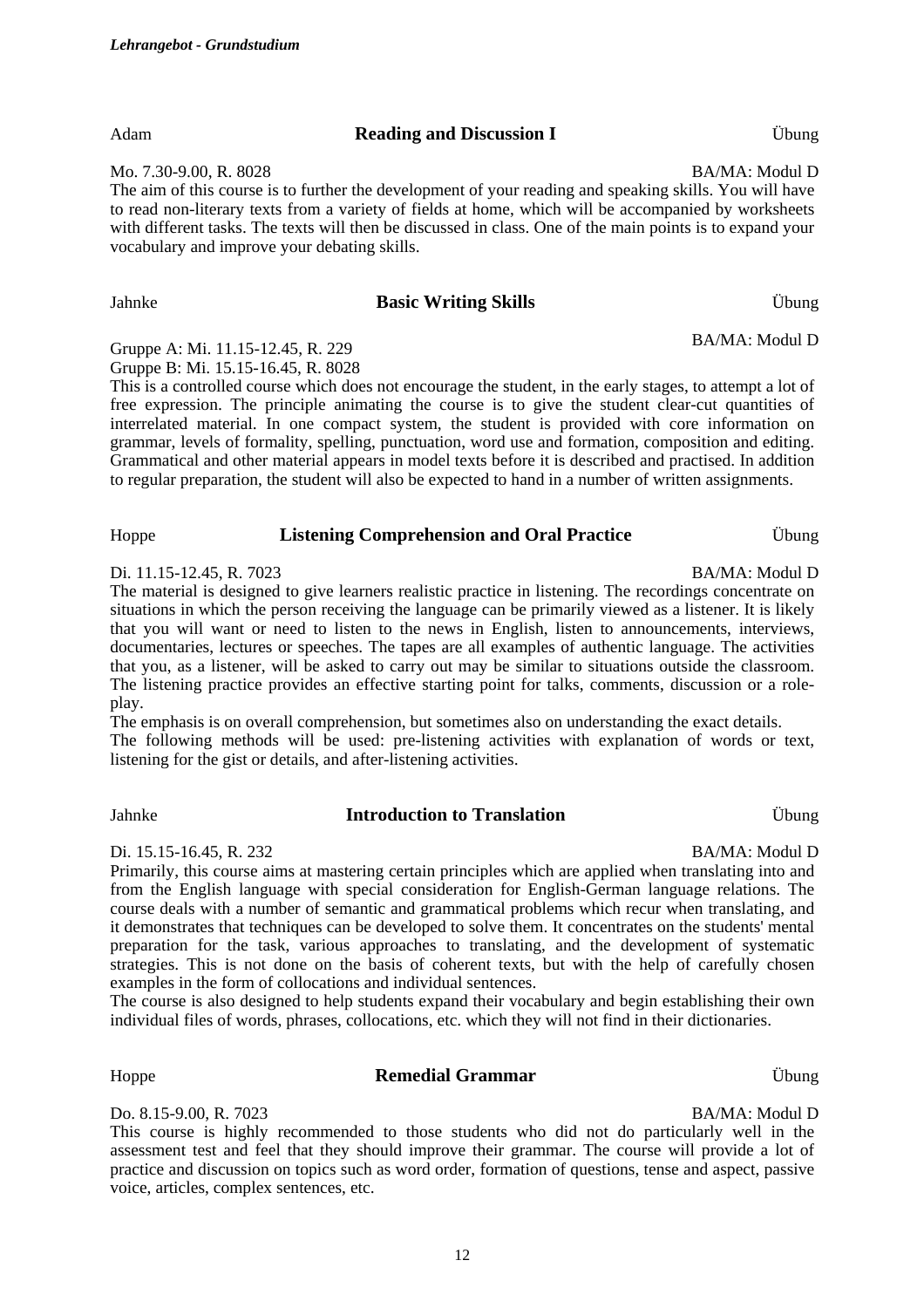This is an optional course. Regular participation will entitle the student to a credit for the *wahlfreier Bereich*.

One of the following scientific grammar books should be in your possession. In accordance with your regular grammar courses we recommend one of the first two.

- 1. Leech, G and J. S. Svartvik *(1992) A Communicative Grammar of English*, London: Longman.
- 2. Greenbaum, S. and R. Quirk *(1993) A Student's Grammar of the English Language,* London: Longman.
- *3.* Thompson, A,J. and A.V. *Martinet (1990) A Practical English Grammar, Oxford: OUP.*
- 4. *Swan, M. (1992) Practical English Usage. A Reference and Practice Book for Intermediate Students,* Cambridge*: CUP.*

#### Gall **Technology Enhanced Language Learning** Übung

Gruppe A: Do. 7.30-9.00, R. 7021

Gruppe B: Do. 9.15-10.45, R. 7021

This optional course is aimed at students who have little experience of using modern technology (especially computers) for language learning and who wish to acquire new skills. The course will cover the following areas:

- Basic video and audio technology; Satellite television and radio; Worldband-receiver and BBC-English
- Basic computer literacy: PC hardware, Windows; Computer-assisted language learning materials
- Encyclopaedias, bibliographies, dictionaries, etc. on CD-ROM
- Computer-based testing; Using computer databases; Using concordances
- Internet and e-mail

Course participants (maximum no.10) will be able to take advantage of the excellent computer facilities in the *Medienkabinett* and PC-pool.

#### **Hauptstudium**

### **Literaturwissenschaft**

#### Schmitt-Kilb **Edmund Spenser's** *Faerie Queene* **(1596): The Poetics and Politics of Elizabethan Epic Poetry** Hauptseminar

Mo. 15.15-16.45, R. 8028

Edmund Spenser's *The Faerie Queene* is the first great epic poem in the English language. Written in the last two decades of the sixteenth century, this long and complex allegory presents the reader with many difficulties, mainly a result of the "strange" and unfamiliar language and the equally "strange" subject matter. In the seminar, we will set out to overcome these difficulties 1) by guided reading and 2) by embedding *The Faerie Queene* in its cultural, political and historical contexts with the aim of turning beginners' hardships into lasting pleasure.

**Warning:** As the only possible way to overcome difficulties in reading Spenser is reading Spenser. you should not consider participating in the seminar if you are unwilling to spend a lot of time reading Renaissance poetry. (Have a look at the text in the library before you make up your mind!)

By far the best edition of the text is the one by A.C. Hamilton (but it is by far the most expensive as well). As a second best, I suggest you buy the Penguin Classics version, edited by Thomas P. Roche. In dieser Lehrveranstaltung kann der HS-Schein "Ältere Literatur" erworben werden.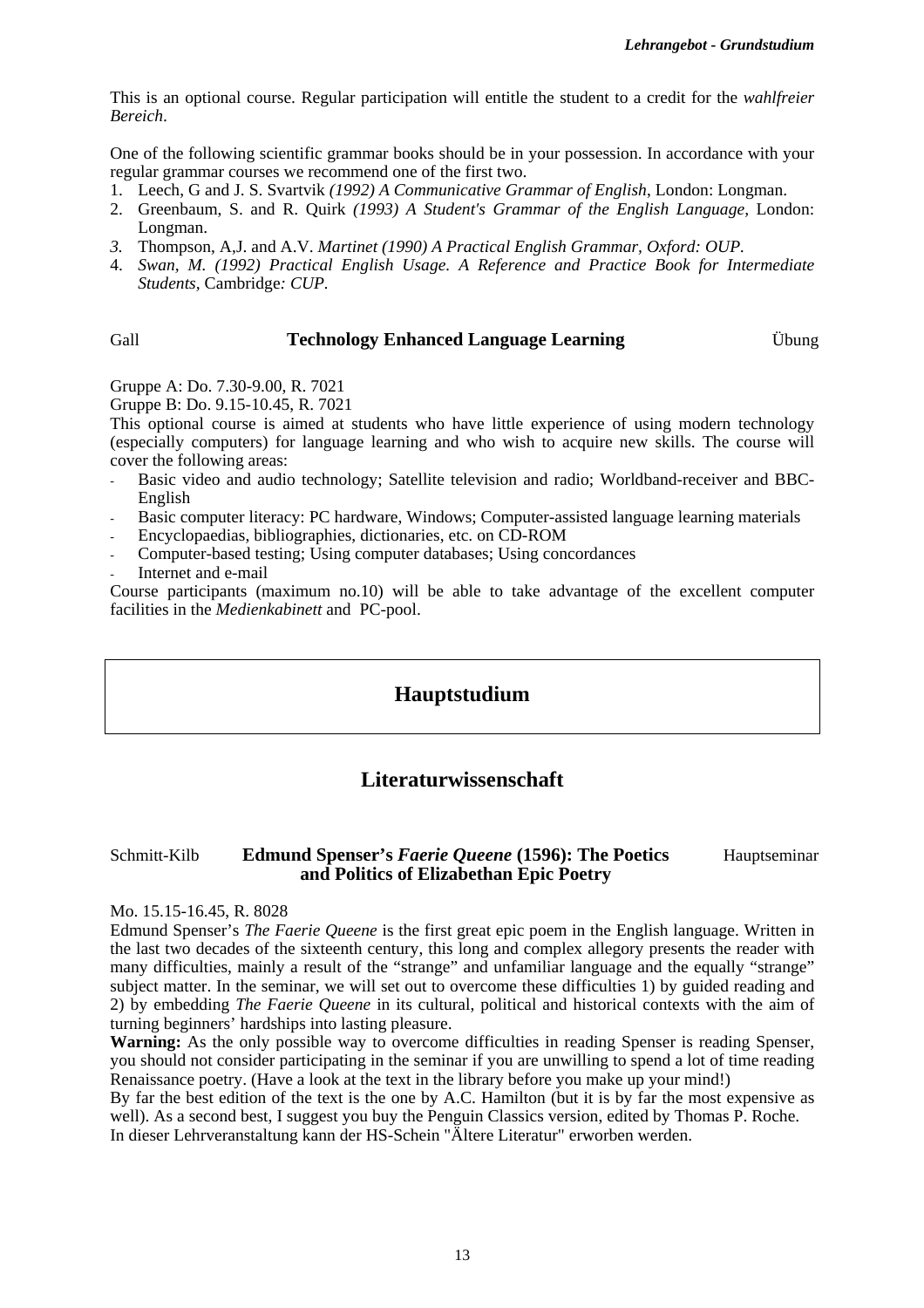#### Klaus **The Feminisation of Working-Class Fiction: Pat Barker, Agnes Owens, Livi Michael**

#### Do. 9.15-10.45, R. 8028 (Course starts 11 April 2002.)

The working-class novel has traditionally been the terrain of the male writer, and masculinity often enough its trademark. Female working-class novelists were far and few between. However, from the 1980s onward a growing number of women writers in Britain have moved into this field and changed its character in the process. This is in part the result of deindustrialisation, which has devalued the skills and diminished the role of the male breadwinner while providing fresh job opportunities, in the service sector, for women. In part it is also a consequence of the new self-confidence derived from a burgeoning feminism.

Pat Barker, Agnes Owens and Livi Michael have all, in their individual ways, made major contributions to this still developing genre. It is planned to bring one of the trio over to Rostock pending funding by the British Council. For this purpose the Hauptseminar will exceptionally be conducted in English. If the visit by Livi Michael materialises, it will provide us with a unique insight into the literary practice of a contemporary writer.

Barker, Pat (1982): *Union Street*, London: Virago. Owens, Agnes (1998): *For the Love of Willie,* London: Bloomsbury. Michael, Livi (2000): *Inheritance*, London: Viking.

Note:

Should Livi Michael's visit have to be postponed until the winter semester I shall offer a Hauptseminar on the Brontës instead. Watch out for an announcement at the beginning of the semester.

#### Wallat **American Classics: Eugene O'Neill, Arthur Miller, Tennessee Williams and Edward Albee**  Hauptseminar

#### Mo. 9.15-10.45, R. 8023

The decades after World War II saw the emergence of important playwrights like Arthur Miller, Tennessee Williams and Edward Albee. But it was Eugene O'Neill who became the dominant playwright during his life and continues to exert influence through his innovative work.

This course aims to introduce students to these outstanding dramatists of the twentieth century. The introduction will provide the opportunity for a closer analysis of these playwrights and their issues. Readings and classroom discussions will enable students to develop their analytic skills for addressing dramatic texts and relate their understanding of American plays to the cultural and historical background from which they developed. Students will be encouraged to become aware of a variety of critical approaches to dramatic texts.

The course will focus on Eugene O'Neill's *Long Days Journey into Night* (1941), Tennessee Williams's *The Glass Menagerie* (1945), Arthur Miller's *Death of a Salesman* (1949) and Edward Albee's *Who's Afraid of Virginia Woolf?* (1962).

A bibliography and the list of term papers will be provided at the beginning of the course.

Mackenthun (voraussichtlich)

#### **Postmodernity, Literature, History Hauptseminar**

#### Do. 11.15-12.45, R. 7023

One of the common assumptions about postmodern literature is that it has responded to notorious claims about the 'end of history' (Fukuyama) by reducing human events to - often ironical and parodistic - texts and narratives. In this seminar, we will read and discuss a number of American novels that are regarded as both historical and postmodern(ist). We will attempt to determine how they situate themselves between the extreme constructionist position that history is nothing but a text and a position that views literature as an ongoing intervention into politics and dominant ideologies. Are these positions mutually exclusive to begin with? In order to tackle this issue, we will provide ourselves with a theoretical basis by reading selected essays from historical and literary theory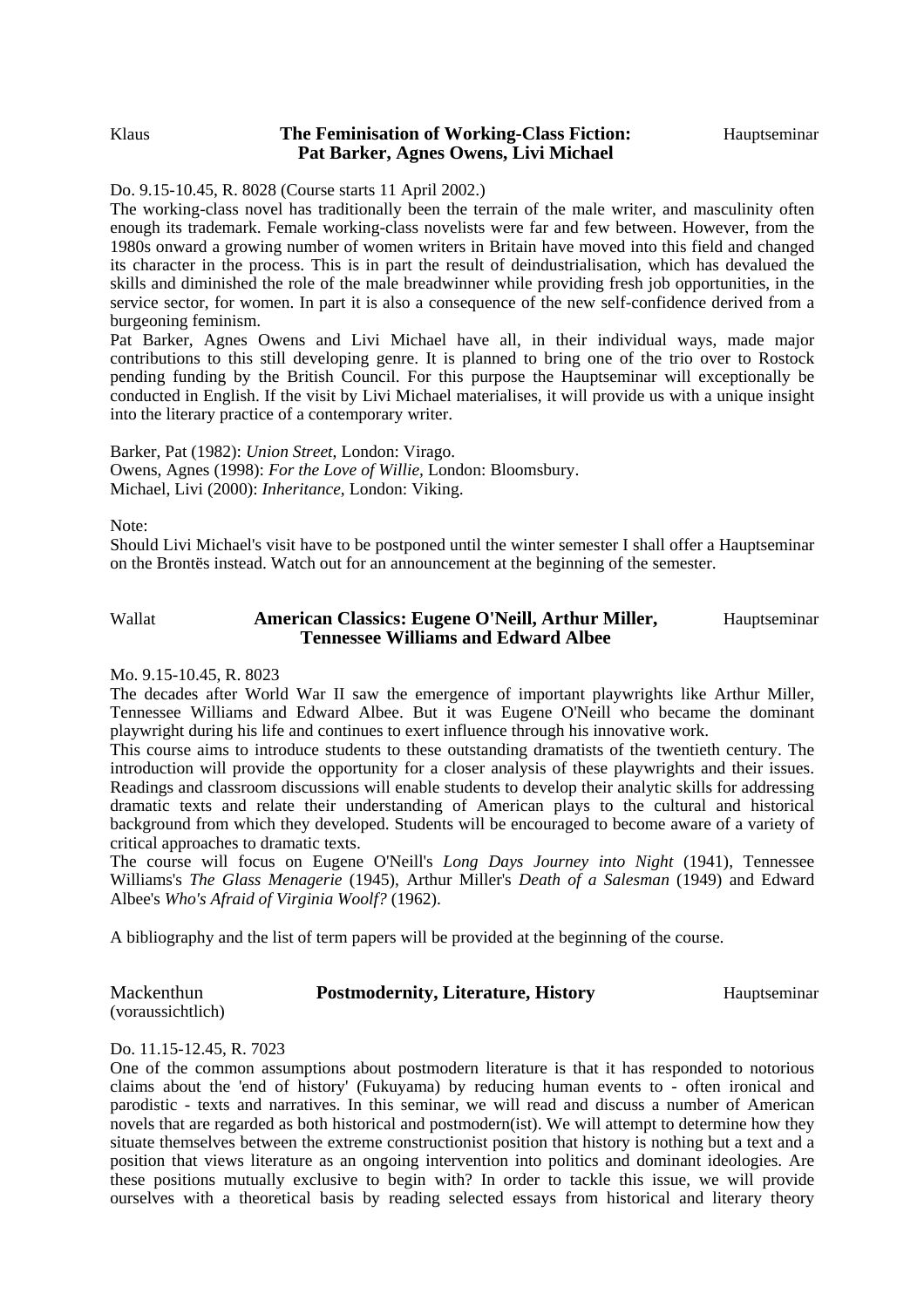(available as a mastercopy). Participants are required to purchase - and begin reading in the term break - the following novels: E.L. Doctorow, *The Book of Daniel*, Thomas Pynchon, *Mason & Dixon*, Ishmael Reed, *Mumbo Jumbo*, and Bharati Mukherjee, *The Holder of the World*. There are plenty of other novels waiting to be adopted for a short report and term paper.

#### Klaus **Examenskolloquium Literaturwissenschaft** Übung

Di. 18.30-20.00, 14tägl. (Beginn: 16.4.02), R. 8011

Es werden zum einen die Anforderungen und Bedingungen von fachwissenschaftlicher Klausur und mündlicher Prüfung (Neuregelung im Magisterstudium!) besprochen; dabei wird auch Gelegenheit zu einem *mock exam* gegeben. Zum anderen können auch Themenwahl und Konzeption von Staatsexamens- und Magisterarbeiten erörtert werden.

### **Sprachwissenschaft**

#### Kornexl **Modern English Word-Formation and Phraseology** Hauptseminar

#### Di. 15.15-16.45, R. 8028

"There is no other domain whose place in the grammatical description of a language is more controversial than word-formation" (D. Kastovsky). This assertion proves equally applicable to the closely related field of phraseology that concerns itself with the study of so-called 'fixed expressions' or 'multi-word lexical items' such as idioms and phrasal verbs. After discussing key terms and basic concepts relevant to both fields (e.g. the tricky word 'word' and the complex notions of regularity, productivity and creativity) we will deal with the classification of word formation processes in contemporary linguistic theory and test the underlying assumptions by a practical analysis of material both taken from the literature and individually collected from a variety of sources.

Prerequisites for participation: official enrolment in the "allgemeine Einschreibung" and personal attendance at the first session in which a select bibliography and a list of topics for oral presentations and term papers will be provided.

#### Kornexl **Structural Change in the History of English** Hauptseminar

Di. 11.15-12.45, R. 8028

This seminar will explore a variety of systemic changes that have affected the grammar of English from Anglo-Saxon times up to the present day. The analytical and evaluative criteria gained from a study of theoretical approaches to linguistic change will be applied to key processes such as the loss of inflexional markers and the different strategies compensating for it, major shifts in the sound system and changes in word structure and accentual patterns. Texts from the various stages of the history of English will be provided for both illustration and practical analysis.

For prerequisites of participation cf. the seminar on Word-Formation and Phraseology above.

#### Schneider, K. **Linguistisches Repetitorium** Übung

Do. 13.15-14.45, R. 7023

This course is meant to prepare prospective examinees for their written and oral exams in English Linguistics. The discussions are based on previous exam papers (Lehramt and Magister) and other suitable texts. They will focus on the various aspects of text analysis such as phonetic transcription, word-formation and phrase structure analysis, syntactic analysis of complex and compound sentences as well as grammatical and lexical cohesion. Additionally, other fields of linguistics (e.g. semantics, pragmatics and sociolinguistics) will be chosen as subject for practice and argument.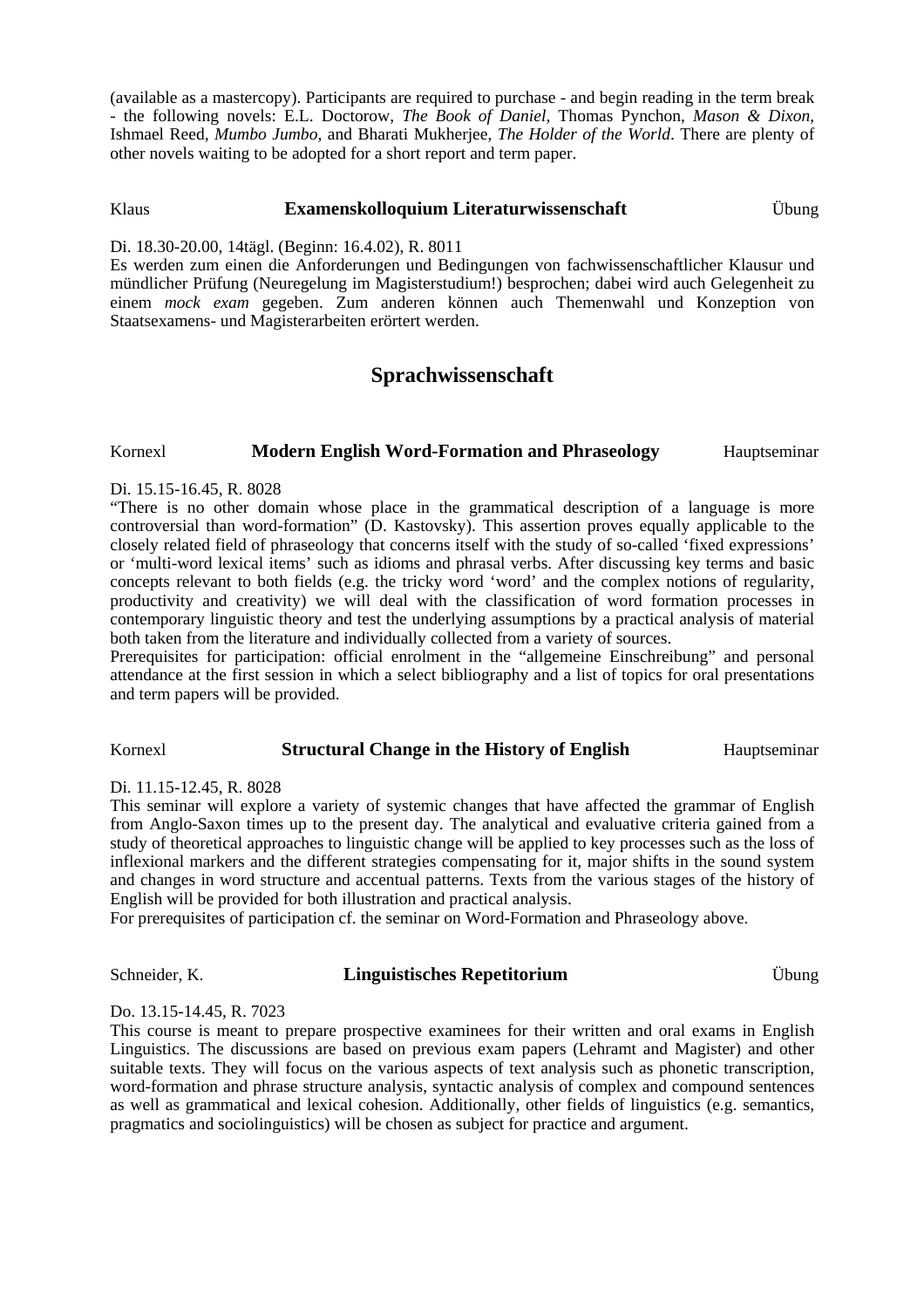### **Kultur Großbritanniens und Nordamerikas**

#### Linke **The US-American South: A Historical Survey** Hauptseminar

#### Mo. 11.15-12.45, R. 8023

Despite the homogenization of American Culture, regional identities are alive and remain an essential aspect of the diversity of American culture. The phenomenon of persistent regionalism cannot be grasped without a deeper understanding of American history. This course combines surveys of historical periods in Southern history with contextualized interpretations of selected documents of Southern history. A reader with the primary sources, i.e. the documents, will be provided at the beginning of the term.

#### Rossow **USA – the Last Global Player. Danger or Chance?** Hauptseminar

#### Fr. 11.15-12.45, R. 8023

The course is intended as a common *project* of all participants that places particular emphasis on active involvement. This will include the joint identification of `objects´ and `areas´ of analysis, the finding of relevant material, its preparation, presentation and discussion in class as essential parts of the project work. There will be no set texts, no reader, no `prefabricated´ topics for papers - and, although the course is guided, its outcome depends very much on the individual input of all participants.

The objective of the project is to acquire a better understanding of the various relationships between the USA and the "rest" of the world in general and Europe in particular. The analysis of these relationships focuses both on historical and contemporary aspects. Central issues are notions of America (myth vs. reality), the controversial question of Americanisation and its impact on Europe, the role of the USA in international relations, and the global context in which these issues are embedded.

### **Fachdidaktik und Vermittlungskompetenz**

#### Garbe **Englischunterricht zwischen Vermittlung und Aneignung**

Proseminar

Di. 9.15-10.45, R. 8023

(5./6. Semester)

Die Lehrveranstaltung vertieft die im Grundkurs vermittelten Prinzipien des Lehrens und Lernens anhand typischer Unterrichtssituationen und -materialien. Die Studierenden werden befähigt, diese zu analysieren, zu entwickeln und zu gestalten.

Literaturliste beim Seminarleiter

Garbe **Grundfragen der Fachdidaktik Englisch: Frühbeginnender Englischunterricht** 

Proseminar

Mi. 9.15-10.45, R. 8028

Die Lehrveranstaltung vertieft die im Grundkurs vermittelten Prinzipien des Lehrens und Lernens anhand typischer Unterrichtssituationen und -materialien. Die Studierenden werden befähigt, diese zu analysieren, zu entwickeln und zu gestalten.

Literaturliste beim Seminarleiter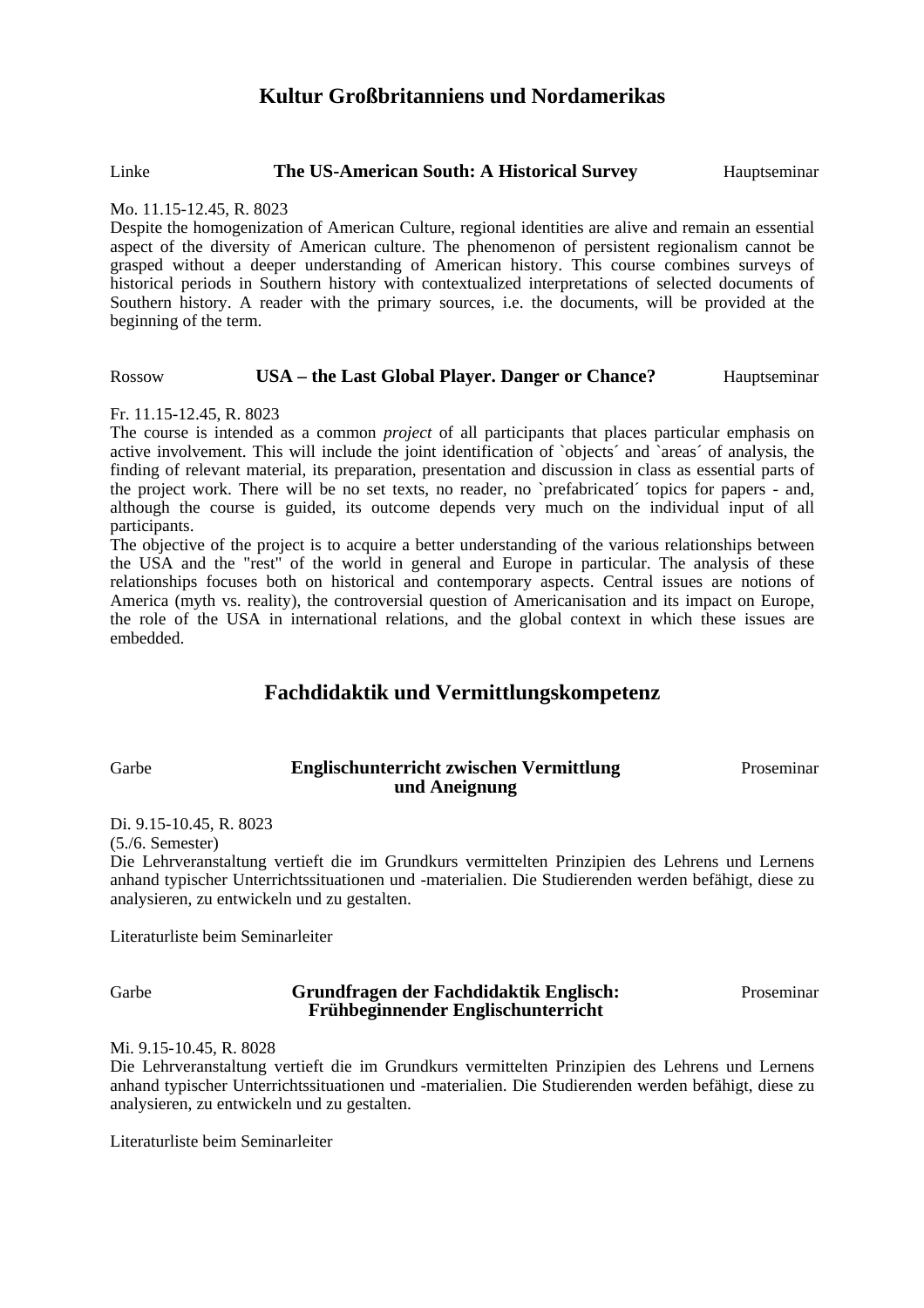#### Siebold **Ein Satz steht selten allein – Grammatikaneignung im Englischunterricht**

Di. 9.15-10-45, 14tägl., gerade Wochen, R. 8028

Die Lehrveranstaltung konzentriert sich auf das Verständnis von Grammatik aus fachdidaktischer Sicht und auf unterrichtsmethodische Aspekte ihrer Aneignung. Dabei werden u.a. folgende Themen behandelt: Grammatik und Kommunikation; Unterrichtskonzeptionen bei der Vermittlung grammatischer Strukturen; Methoden und Verfahren; Übungen und Aufgaben; Kontrollen.

Literaturliste beim Seminarleiter

#### Garbe **Reading Is Fun - Zur Arbeit mit Lesetexten im Englischunterricht**  Übung

Di. 11.15-12.45, 14tägl., ungerade Wochen, R. 8023

Neben einem allgemeinen Überblick über die Lesestrategien und Komponentenübungen zur Entwicklung des Lesens, die durch Beispiele erläutert werden, steht die kreative Gestaltung von Aufgaben zur Steuerung des Leseprozesses, zur Auswertung des Gelesenen und für die weiterführende Arbeit mit dem Text im Mittelpunkt der Lehrveranstaltung.

Literaturliste beim Seminarleiter

| Garbe/Siebold | <b>Planung und Analyse von Unterricht</b> | Schulpraktische |
|---------------|-------------------------------------------|-----------------|
|               |                                           |                 |

Übungen

LA für Gymnasium, Haupt- und Realschule, Grund- und Hauptschule Zeit und Raum nach Vereinbarung

Die Schulpraktischen Übungen begleiten das Proseminar oder schließen sich ihm an. Unter Anleitung eines Fachdidaktikers sammeln die Studierenden erste unterrichtspraktische Erfahrungen. Diese beziehen sich auf die Planung konkreter Unterrichtsstunden, ihre Durchführung und die Analyse. Die Studierenden sollen in die Lage versetzt werden, in vorausgegangenen Lehrveranstaltungen gewonnene Erkenntnisse und Einsichten zur Gestaltung von Unterrichtsstunden zu nutzen. Darüber hinaus sollen sie lernen, Unterrichtsstunden oder einzelne ihrer Phasen unter verschiedenen, in jedem Fall aber wissenschaftlich begründeten Aspekten zu beobachten, zu protokollieren und zu analysieren. Auf dieser Grundlage üben sie, Unterrichten zu reflektieren und zu diskutieren.

Mindt, D. (1995) *Unterrichtsplanung Englisch für die Sekundarstufe I*, Stuttgart/Dresden: Klett Verlag.

Ur, P. (1996) *A Course in Language Teaching*, Cambridge: Cambridge University Press.

#### Linke **Kulturverstehen im Englischunterricht** Hauptseminar

#### Fr. 9.15-10.45, R. 8023

Fremdverstehen bedeutet nicht nur Verstehen der fremden Sprache, sondern auch der anderen Lebensund Denkweise. Das Seminar spricht verschiedene Aspekte der kulturvermittelnden Seite des Englischunterrichts an. So werden theoretische Konzeptualisierungen von Kulturverstehen diskutiert, aber auch Lehrplan- und Lernziele sowie kulturkundliche Lehrmaterialien analysiert und Lernstrategien bzw. Unterrichtsmethoden entwickelt und diskutiert. Erfahrungsberichte aus schulpraktischen Übungen sind willkommen.

Übung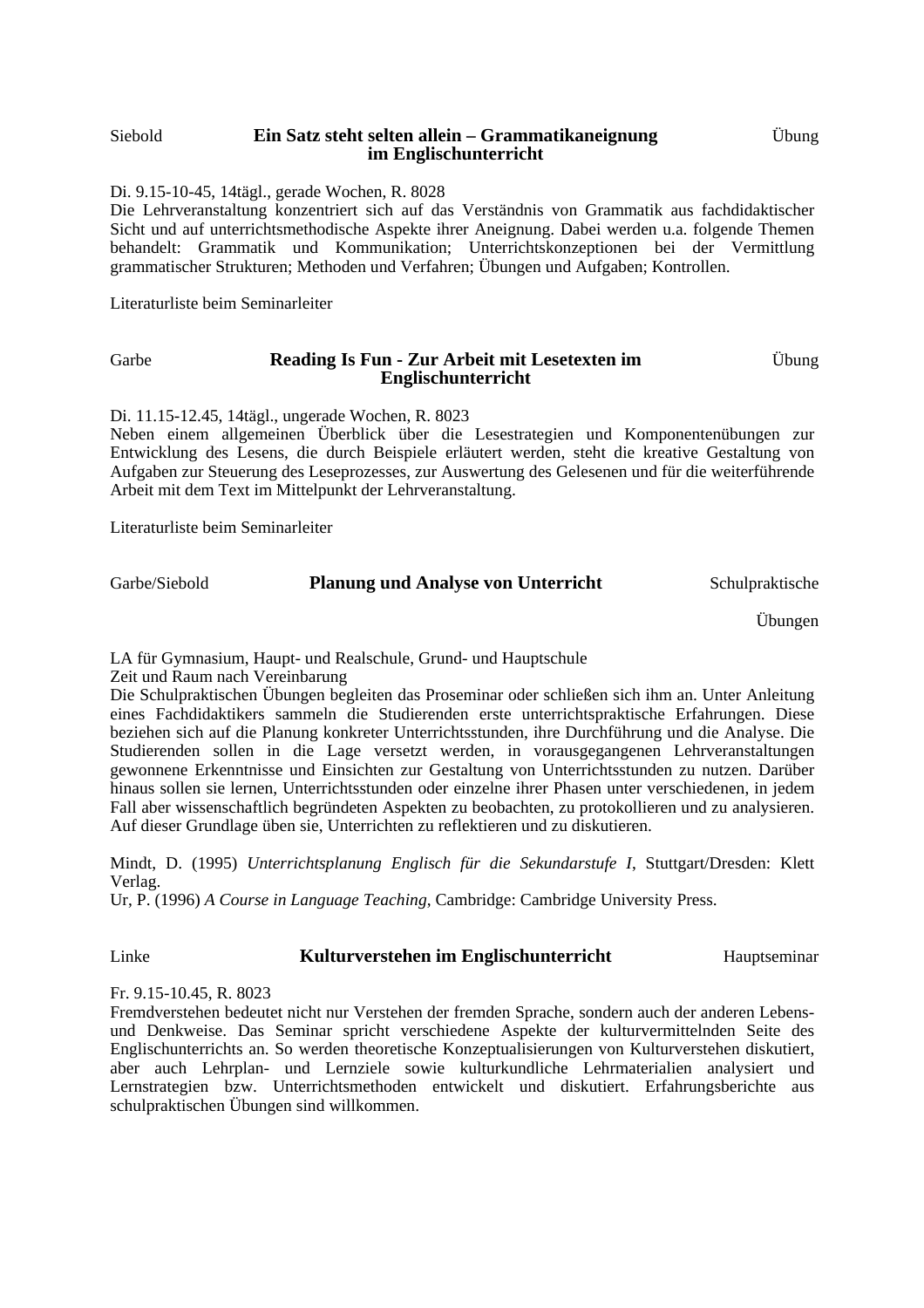# **Sprachpraxis**

Jahnke **Translation English - German II** Übung

Gruppe A: Do. 11.15-12.45, R. 229

Gruppe B: Do. 13.15-12.45, R. 229

The main aim of this course is to further the students' development of translation skills on the basis of texts which are both authentic and wide-ranging in scope. The course activities are used to heighten the students' language awareness and to train them to search (flexibility) for the most appropriate words (accuracy) to convey what is meant (clarity). Special emphasis is placed on analysing style, tone and register of the texts selected. The material is also used to illustrate particular aspects of language and structure and to expand the students' vocabulary. The translations are compared, analysed and criticised in class.

A German-English/English-German Dictionary, a thesaurus, an English-English Dictionary

#### Flibotte-Lüskow **Translation German – English** Übung

Gruppe A: Fr. 11.15-12.45, R. 8028 Gruppe B: Fr. 13.15-14.45, R. 8028

The main purpose of this course is to train students to recognise translation problems caused by various syntactic, structural, phraseological and intercultural factors.

By the end of the semester participants will have developed strategies for solving such problems on their own. The first half of the course deals with traditional literary texts, where emphasis is placed on tone, style, and register. Later we will practice oral interpretation skills (interview  $Q \& A$  transfers, conference presenting, and simultaneous interpretation) and then look at target use tests from advertising, journalism, and other "real world" areas.

Students must prepare work on a weekly basis and submit written translations for marking.

An extensive German-English/English-German dictionary, a thesaurus, an English-English dictionary, an etymological dictionary of German

#### Brehmer **Translation German - English (Examenskurs für LA)** Übung

Mo. 15.15-16.45, R. 229

This course is designed for students who intend to take their final translation examination in the coming academic year. Based on exam-type texts, the course concentrates on exam strategies while attempting to iron out basic problems of grammar. Students should have already attended the general translation course. Participants must prepare texts on a weekly basis and submit written translations for marking.

An extensive German-English/English-German dictionary, a thesaurus, an English-English dictionary, an etymological dictionary of German

#### Adam **Business English** Übung

Mo. 9.15-10.45, R. 8028

This course is intended to be an introduction to and development of business skills, such as business writing (business correspondence, reports, memos etc.), business reading, and listening and responding on the telephone. The vocabulary of the business world (finance, marketing, accounting terms) and communication skills for office occupations will be introduced and practised. An important part of the course is role playing, where students get the chance to apply what they have learnt and exercise their skills in decision finding and other situations.

MacKenzie, I. (1997) *English for Business Studies. Student's Book*, Cambridge: CUP.